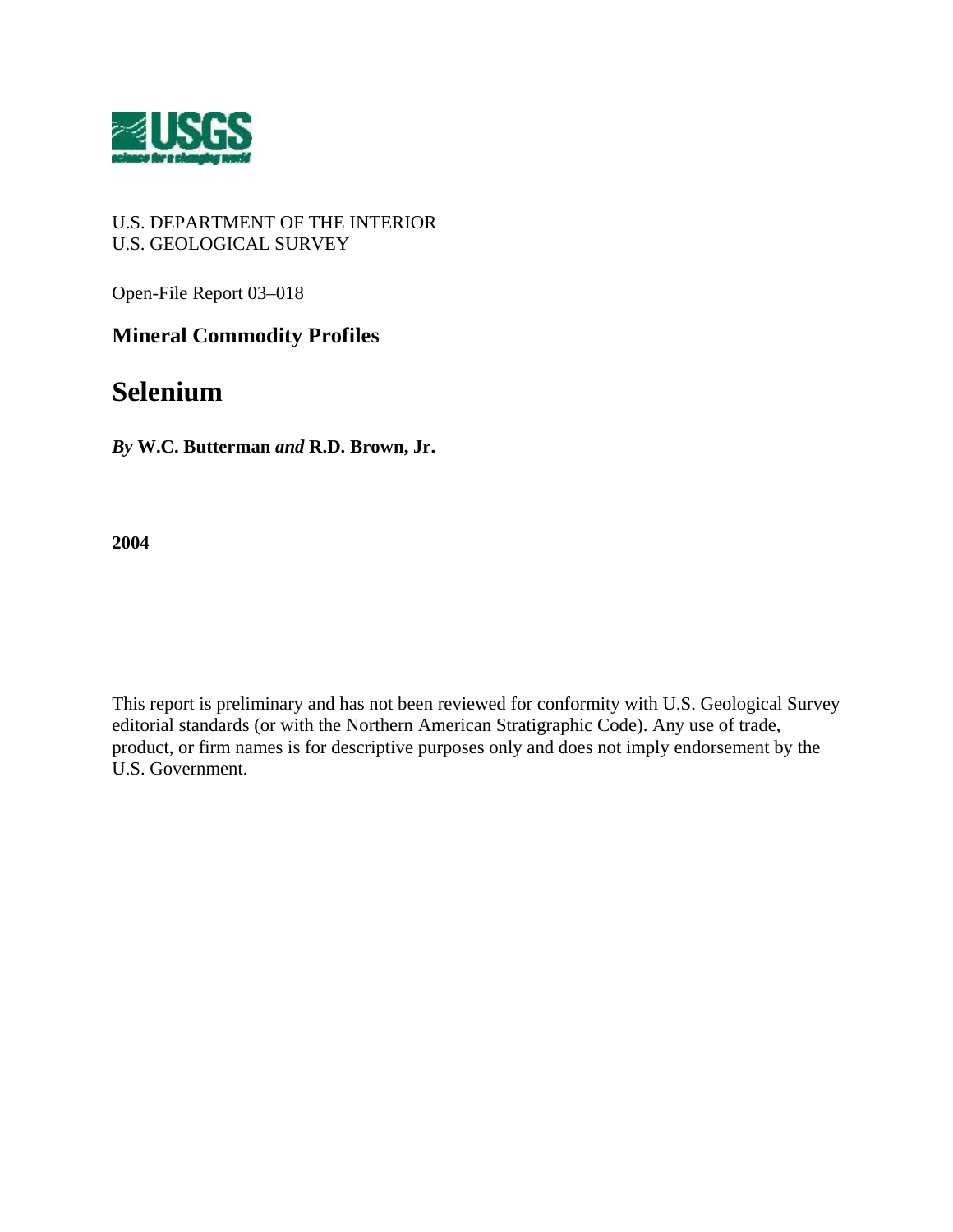# **CONTENTS**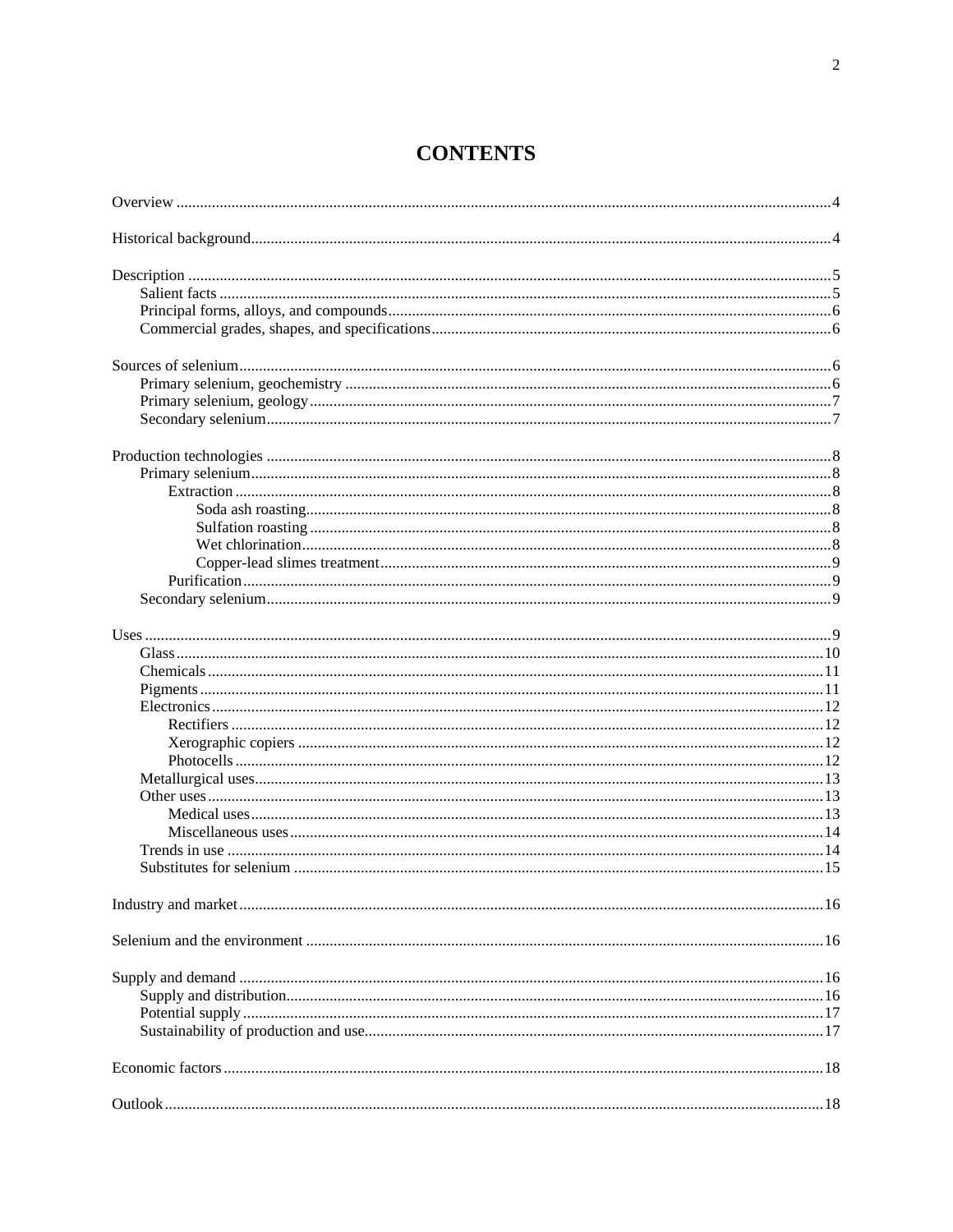## **Tables**

# Figures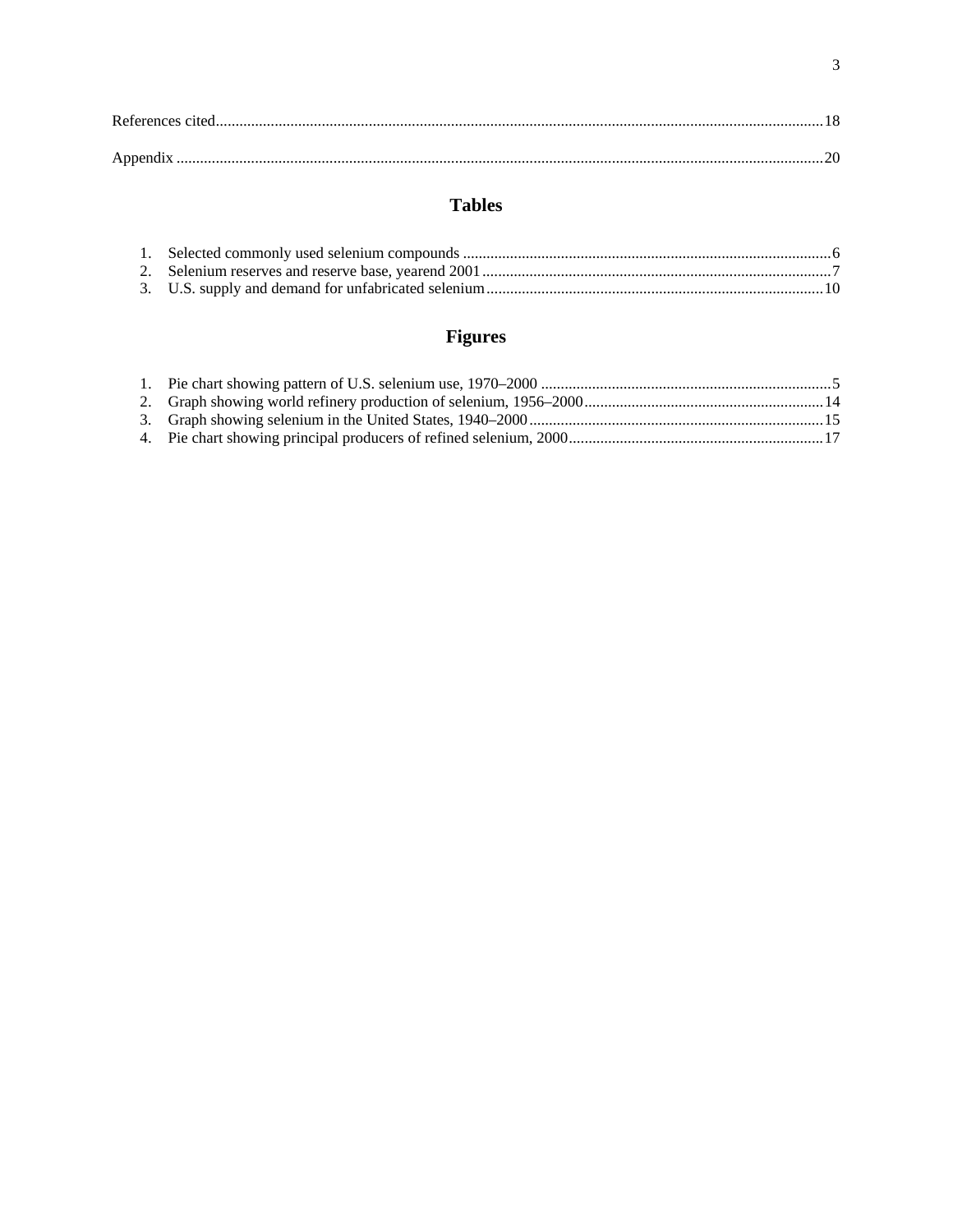## **OVERVIEW**

Selenium, which is one of the chalcogen elements in group 16 (or 6A) of the periodic table, is a semiconductor that is chemically similar to sulfur for which it substitutes in many minerals and synthetic compounds. It is a byproduct of copper refining and, to a much lesser extent, lead refining. It is used in many applications, the major ones being a decolorizer for glass, a metallurgical additive to free-machining varieties of ferrous and nonferrous alloys, a constituent in cadmium sulfoselenide pigments, a photoreceptor in xerographic copiers, and a semiconductor in electrical rectifiers and photocells.

Refined selenium amounting to more than 1,800 metric tons (t) was produced by 14 countries in 2000. Japan, Canada, the United States, and Belgium, which were the four largest producers, accounted for nearly 85 percent of world production. An estimated 250 t of the world total is secondary selenium, which is recovered from scrapped xerographic copier drums and selenium rectifiers; the selenium in nearly all other uses is dissipated (not recoverable as waste or scrap). The present selenium reserve bases for the United States and the world (including the United States), which are associated with copper deposits, are expected to be able to satisfy demand for selenium for several decades without difficulty.

## **HISTORICAL BACKGROUND**

Selenium was discovered in 1817 by J.J. Berzelius and J.G. Gahn, who isolated it from a red residue in sulfuric acid that had been made from pyrite mined at Fahlun, Sweden (Greenwood and Earnshaw, 1997, p. 747). It was named from the Greek word selene (moon), because of its chemical similarity to tellurium, which had been discovered a few years earlier and named from the Latin word tellus (Earth).

Although Willoughby Smith first demonstrated the photoconductive effect in 1873 in selenium metal and other properties that suggested potential uses were recognized, a century passed before a substantial commercial use was found for selenium. It was first used in volume as a glass decolorizer in place of manganese dioxide in 1915 in the United States. Manganese had become difficult to obtain from Russia, which was the largest mine producer, because of World War I. Commercial production of selenium in the United States, however, had begun a few years earlier with the extraction of 5t of selenium from copper refinery anode slimes in 1910; apparently most of it was used as a pigment for red glass and ceramic glazes (Hess, 1911). By 1918, annual domestic production had risen to 50 t to fill the new use as a decolorizer. Although glass decolorizing remained the principal domestic use of selenium in the years that followed the restoration of peace, the glass industry could not absorb all the selenium available from copper electrorefining, so part of the selenium-containing anode slimes from the refining cells was stockpiled during the interwar years. When the market for selenium grew larger in the 1940s, the stockpiled anode slimes were gradually processed.

Cadmium sulfoselenide (CdSSe) pigments came onto the market in artists' paints in the first decade of the 20th century. Because they were costly, expansion into a larger market awaited the development of coprecipitation with barium sulfate and zinc sulfide in the late 1920s, to create the more-economical cadmium lithopone pigments (ZnS-CdSSe-BaSO4). In the post-World War II years, the burgeoning plastics industry provided the principal market for durable, light-fast cadmium sulfoselenide pigments. In the 1990s, however, these pigments were being phased out of some uses in response to the publics' concern about toxic cadmium in the environment (Herron, 1992, p. 772).

The selenium rectifier, which was invented in 1933, was used extensively from the 1940s through the 1960s. Its use peaked (at least in terms of numbers of units) in the 1950s when it was used extensively in the power supplies of radio and television sets, and also came to be used for high-current uses, such as direct current arc welding. It remains in use today in diminished but still substantial numbers.

The first commercial xerographic document copier, which depended on the photoconductive property of selenium for its operation, came onto the market in 1959. These plain-paper copiers quickly became ubiquitous in the work place and became the largest use for selenium. In the 1990s, selenium photoreceptors were largely phased out of new copiers and replaced by organic compounds and amorphous silicon. Thus, the current xerographic market is a replacement market.

The U.S. Bureau of Mines (USBM) began publishing figures in its Minerals Yearbook on the domestic refinery production of selenium in 1940, on world refinery production in 1956, and on the end-use pattern of the domestic selenium market in 1970. Domestic production, which was about 150 t in 1940, rose gradually and peaked at 565 t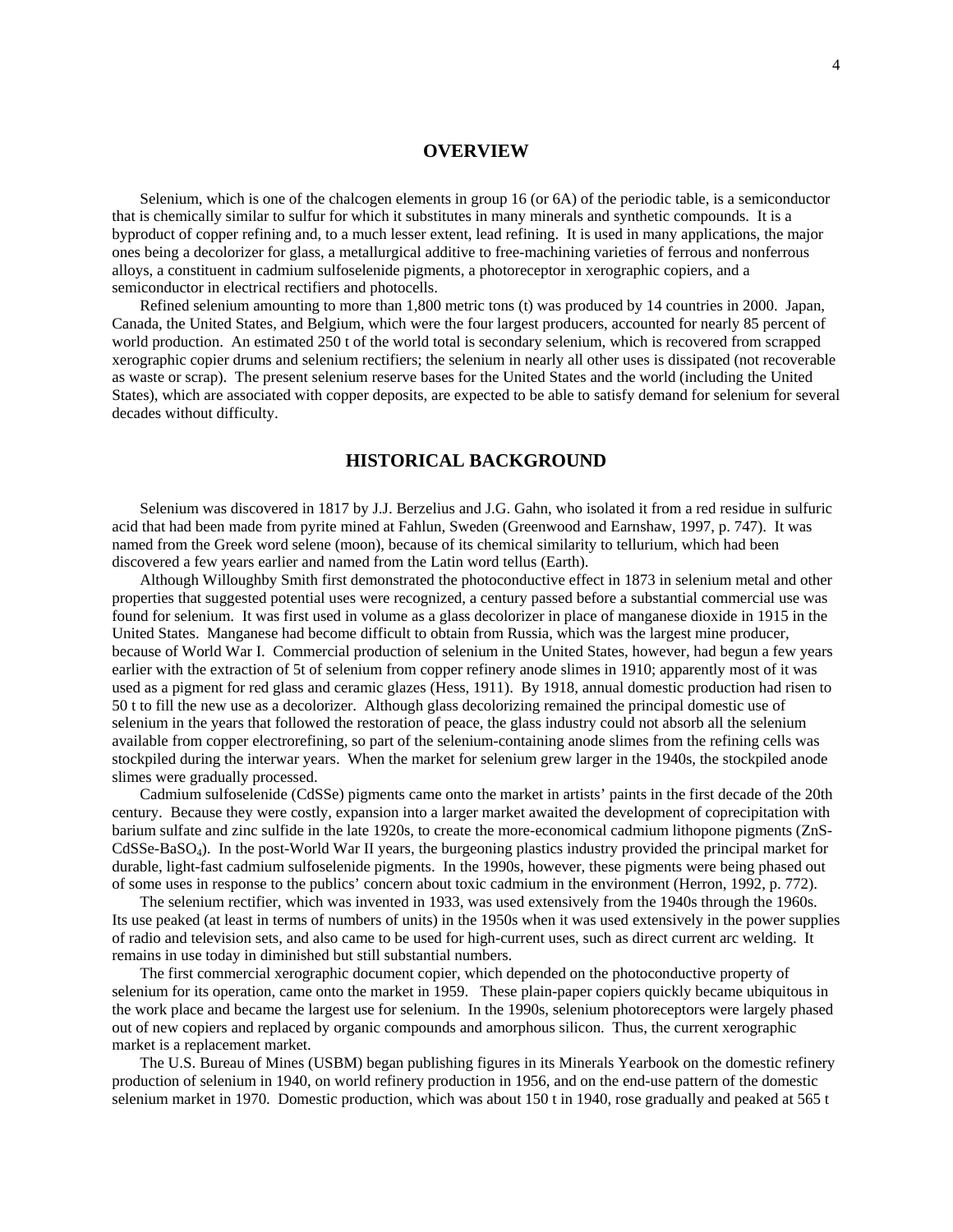in 1969. It fell through the 1970s, then stabilized at an intermediate level in the 1980s and early 1990s before rising again in the middle 1990s (fig. 1). Domestic apparent consumption (calculated as refinery production plus net imports plus/minus stock changes) generally paralleled the course of production.



**Figure 1.** Pattern of U.S. selenium use, 1970–2000. [U.S. Bureau of Mines (1970–1990); U.S. Geological Survey (2000)]

## **DESCRIPTION**

## **SALIENT FACTS**

In the periodic table, selenium is element number 34, atomic weight 78.96, and electron configuration [Ar]3d<sup>10</sup>4s<sup>2</sup>4p<sup>4</sup> and is located in period 4, group 16 (or 6A). The top two elements in group 16, oxygen and sulfur, are nonmetallics and insulators; the next two, selenium and tellurium, are semiconductors (Greenwood and Earnshaw, 1997, p. 754). Selenium's principal oxidation states are  $+6$ ,  $+4$ ,  $-2$ , and 0; in addition,  $+1$ ,  $+2$ ,  $+3$ , and  $+5$ have been observed in the laboratory. Terrestrial selenium is a mixture of six isotopes having the following weight abundances:  $^{74}$ Se (0.89 percent);  $^{76}$ Se (9.36 percent);  $^{77}$ Se (7.63 percent);  $^{78}$ Se (23.78 percent);  $^{80}$ Se (49.61 percent); and  ${}^{82}$ Se (8.73 percent). The first five are stable isotopes, but  ${}^{82}$ Se is actually a radioactive isotope with an extraordinarily long half-life of  $1.08 \times 10^{20}$  years. In addition, 27 radioisotopes with half-lives that range from milliseconds to more than a million years have been identified (Resource-World Net, undated).

Several allotropes of selenium exist; five are recognized in this report, but as many as eight have been claimed in the literature. The metallic gray stable form crystallizes in the hexagonal system. It is brittle and has a Mohs hardness of 2, a specific gravity of 4.79, and a melting point of 221<sup>°</sup> C. The other forms are metastable and can be converted into the stable hexagonal form by heating or chemical reaction. They include two deep-red crystalline monoclinic forms and two amorphous forms, one red, and one black. The several allotropes consist of covalently bonded rings and/or helical chains of selenium atoms (Greenwood and Earnshaw, 1997, p. 751; Hoffmann and King, 1997, p. 686).

Chemically, selenium is very similar to sulfur. Many of its compounds are analogs of sulfur compounds, and it substitutes for sulfur in minerals and other compounds.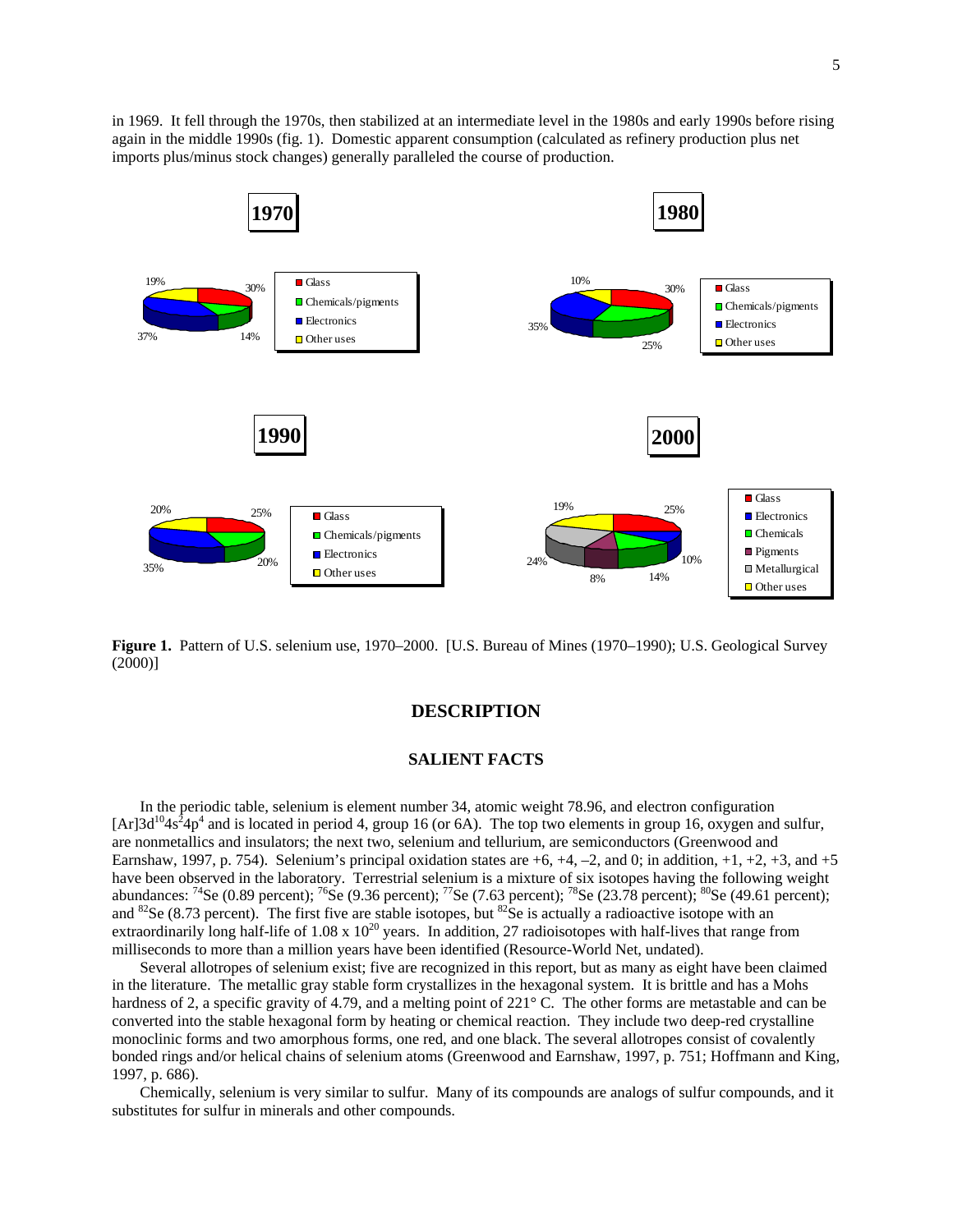Electrically, selenium is a p-type semiconductor. It exhibits photovoltaic action (the conversion of light to electric current) and photoconductivity (the variation of electrical conductivity with the intensity of light incident on the semiconductor).

## **PRINCIPAL FORMS, ALLOYS, AND COMPOUNDS**

Selenium is a highly reactive element. It forms "more than 170 solid compounds, three liquid compounds  $(Se_2Cl_2, SeF_4, and CSe_2)$ , and two gaseous compounds  $(H_2Se$  and  $SeF_6)$ " (Chizhikov and Shchastlivyi, 1968, p. 142). Of the inorganic compounds, the most important classes are the selenides (58 formed with metals and 8 with nonmetals), halides, oxyhalides, oxides, acids, and salts of the oxyacids. The organic compounds include a large number of selenium analogs of organosulfur compounds. Biologically important organics include selenocysteine, "seloaminocarboxylic acids, selenium peptides, and selenium derivatives of pyrimidines, purines, cholines, steroids, coenzyme A, and other compounds" (Hoffman and King, 1997, p. 702). Some of the more commonly used selenium compounds are shown in table 1.

**Table 1.** Selected commonly used selenium compounds. [Hoffmann and King, 1997, p. 698]

| Compound                | Formula                | Compound                                                | Formula                             |
|-------------------------|------------------------|---------------------------------------------------------|-------------------------------------|
| Barium selenite         | BaSeO <sub>3</sub>     | Selenium diethyldithiocarbamate $[(C_2H_5)_2NCS_2]_4Se$ |                                     |
| Barium selenate         | BaSeO <sub>4</sub>     | Selenium dioxide                                        | SeO <sub>2</sub>                    |
| Cadmium sulfoselenide   | CdSSe                  | Selenium disulfide                                      | $S\text{eS}_2$                      |
| Calcium selenite        | CaSeO <sub>3</sub>     | Selenium oxychloride                                    | SeOCl <sub>2</sub>                  |
| Ferroselenium           | FeSe                   | Selenium tetrachloride                                  | SeCl <sub>4</sub>                   |
| Nickelselenium          | <b>NiSe</b>            | Selenourea                                              | (NH <sub>2</sub> ) <sub>2</sub> CSe |
| Potassium selenocyanate | K(SeCN)                | Sodium selenate                                         | Na <sub>2</sub> SeO <sub>4</sub>    |
| Selenic acid            | $H_2$ SeO <sub>4</sub> | Sodium selenide                                         | Na <sub>2</sub> Se                  |
| Selenous acid           | $H_2$ SeO <sub>3</sub> | Sodium selenite                                         | Na <sub>2</sub> SeO <sub>3</sub>    |

## **COMMERCIAL GRADES, SHAPES, AND SPECIFICATIONS**

Selenium is sold in four grades. Commercial refined selenium is 99.5 weight percent minimum selenium, and is marketed mainly as powder, although granules and lump are available. Pigment grade is 99.7 weight percent minimum selenium. High grade is 99.999 weight percent minimum selenium, with deleterious impurities such as arsenic, iron, mercury, and tellurium below 1 to 2 parts per million (ppm). It is sold as shot or powder. Ultrahigh grade is 99.999 to 99.9999 weight percent selenium (Hoffmann and King, 1997, p. 705). The industry has no specifications for the several grades, but some producers supply their own specifications to customers.

## **SOURCES OF SELENIUM**

## **PRIMARY SELENIUM, GEOCHEMISTRY**

Selenium is extensively associated in nature with sulfur. Because the radius of the  $Se<sup>2-</sup>$  anion is only a little larger (8 percent) than that of the  $S<sup>2</sup>$  anion, selenium substitutes readily for sulfur in the structures of sulfide minerals (McNeal and Balistrieri, 1989, p, 5). It is introduced to the crust by way of igneous intrusions, in which it is a constituent of a wide array of sulfide minerals, and by volcanism when it is vented as gaseous  $SeO<sub>2</sub>$  and  $H<sub>2</sub>Se$ and also trapped in volcanic glasses at concentrations up to several hundred parts per million. Its mean concentration in sulfide minerals, 0.05 ppm, has been taken to be representative of its crustal abundance (Lakin and Davidson, 1973). Other estimates of crustal abundance have ranged from 0.03 to 0.08 ppm (Spectrum Laboratories, undated).

Some representative selenium contents in crustal materials, in parts per million, are as follows: igneous rocks, 0.05; sandstones, 0 to 0.5; shales, 0 to 0.6; limestones, 0.08; and soils, 0.2 (Spectrum Laboratories, undated). The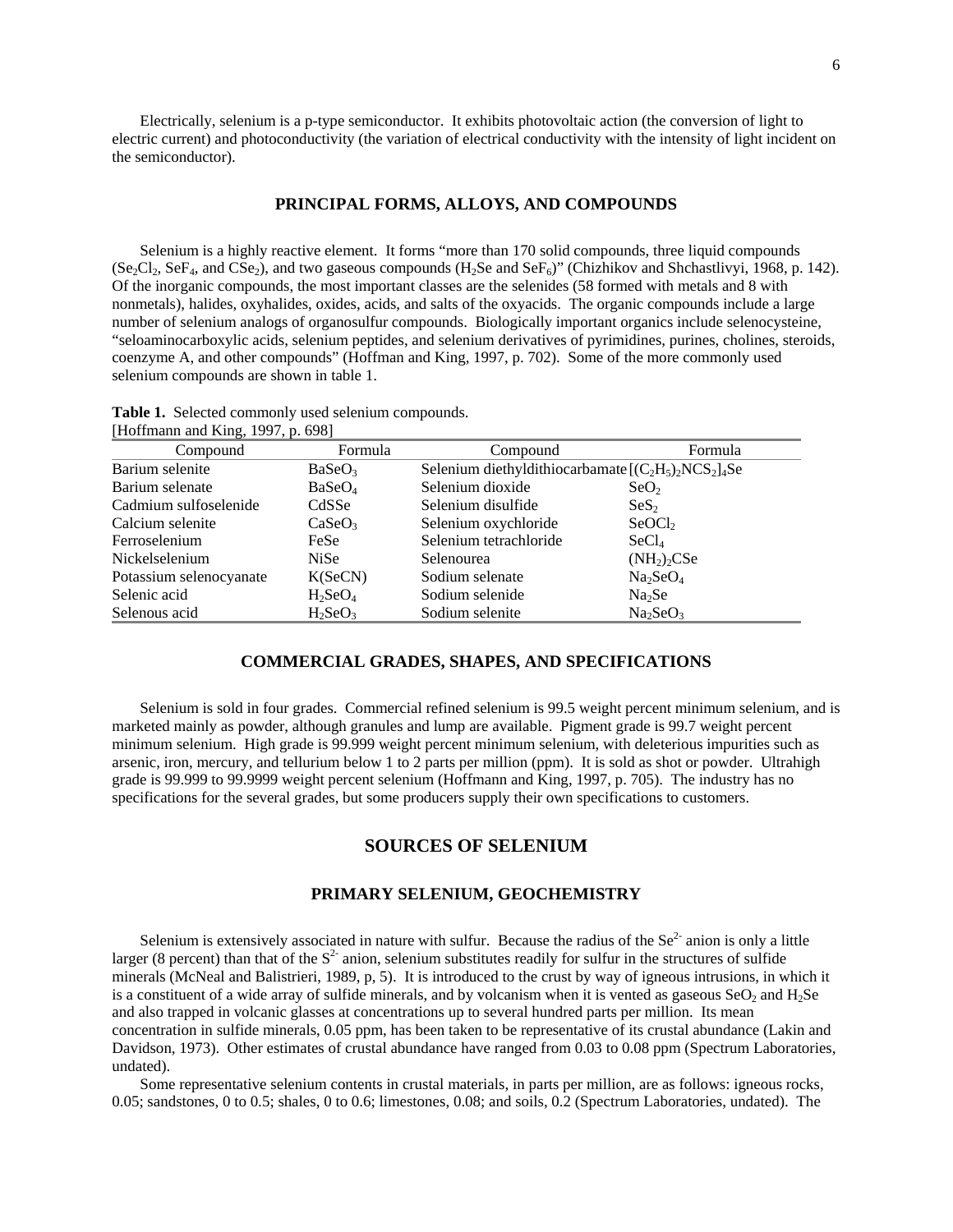selenium content, however, can vary greatly from one rock or soil type to another. Because sulfur is much more soluble than selenium in aqueous environments, the two elements tend to separate during the weathering that is a precursor to the formation of sedimentary rocks. For this reason, selenium is largely absent from deposits of sulfates and some types of sulfur deposits. Although selenium plays no role in plant nutrition, it is taken up by plants and thus concentrated where organic matter is concentrated; for example, in coals and black shales where it is often associated with iron pyrite. Black shales may contain as much as 20 ppm selenium regionally and up to 1,500 ppm locally. Domestic coals average 1.5 ppm selenium, and coals generally contain from 0.5 to 12 ppm selenium (Hoffmann and King, 1997, p. 689). Crude oil generally contains less than 0.5 ppm selenium. Seawater is estimated to contain only 0.5 part per billion (ppb) selenium, and drinking water usually contains less than 1 ppb.

#### **PRIMARY SELENIUM, GEOLOGY**

Primary selenium is produced entirely as a byproduct of base-metal mining and processing. More than 90 percent of it is derived from copper ores, and most of the other 10 percent, from lead ores. There are no selenium ores or ore deposits, but selenium is present as a minor constituent in scores of minerals, most of them sulfides. Although selenium is, with respect to commercial exploitation, a dispersed element, it is also capable of forming a substantial number of minerals in which it is a main component; thus, geochemically, it has aspects of being both a dispersed and a mineral-forming element. Sindeeva (1964, p. 35-37) provided chemical formulas for 36 minerals that can be called selenium minerals; that is, minerals in which selenium is a main component. A few of the better known examples, all selenides, are crookesite,  $(Cu, Tl, Ag)_{2}Se$ ; clausthalite, PbSe; eucairite, CuAgSe; and naumannite, Ag<sub>2</sub>Se (Stone and Caron, 1961). The selenium reserve and reserve base figures published by the U.S. Geological Survey (USGS) exclude selenium in lead ores and other mineral deposits and are based solely on reserves and reserve base estimates for the main source of selenium, copper ores (table 2). The part of copper resources that appears likely to be processed by leaching/electrowinning is discounted because these methods do not recover selenium. The selenium estimates take into account typical recoveries of selenium per metric ton of primary electrolytically refined copper; only a part of the selenium content of anode slimes is recovered. The estimates are derived from the copper resource figures by using the recovery factor 0.215 kilogram of selenium per metric ton of primary electrolytic copper recoverable from the resources; for Canada, where the selenium contents of copper ores are higher, the factor 0.64 kilogram per metric ton is used (Brown, 1995). No estimate is available for total selenium resources, but coal deposits have been estimated to contain from 80 to 90 times more selenium than do copper deposits. Recovery of selenium from coal is considered to be unlikely in the foreseeable future. (See Appendix for definitions of reserves and reserve base.)

| they may not add to totals shown |          |              |  |  |  |  |  |
|----------------------------------|----------|--------------|--|--|--|--|--|
| Country                          | Reserves | Reserve base |  |  |  |  |  |
| Chile                            | 16,000   | 37,000       |  |  |  |  |  |
| Canada                           | 6,400    | 15,000       |  |  |  |  |  |
| Peru                             | 5,400    | 9,300        |  |  |  |  |  |
| <b>United States</b>             | 4,600    | 9,200        |  |  |  |  |  |
| Zambia                           | 3,500    | 6,500        |  |  |  |  |  |
| Other countries                  | 48,000   | 90,000       |  |  |  |  |  |
| World totals                     | 84,000   | 170,000      |  |  |  |  |  |

**Table 2.** Selenium reserves and reserve base, yearend 2001. [In metric tons, recoverable selenium. All data are rounded to two significant digits; because of independent rounding,  $\frac{1}{\sqrt{2}}$  may not a double

#### **SECONDARY SELENIUM**

About 90 percent of the selenium consumed domestically is dissipated into the environment and, therefore, is not recoverable. The selenium contents of glass and free-machining alloys are not accounted for during recycling of those materials and are probably volatilized during melting operations. Selenium pigments, fertilizers, animal feeds, chemicals, and pharmaceuticals are dissipated. That leaves electronic uses as the possible source of scrap and, in fact, a high percentage of the selenium used in document copiers and laser printers and possibly some of that used in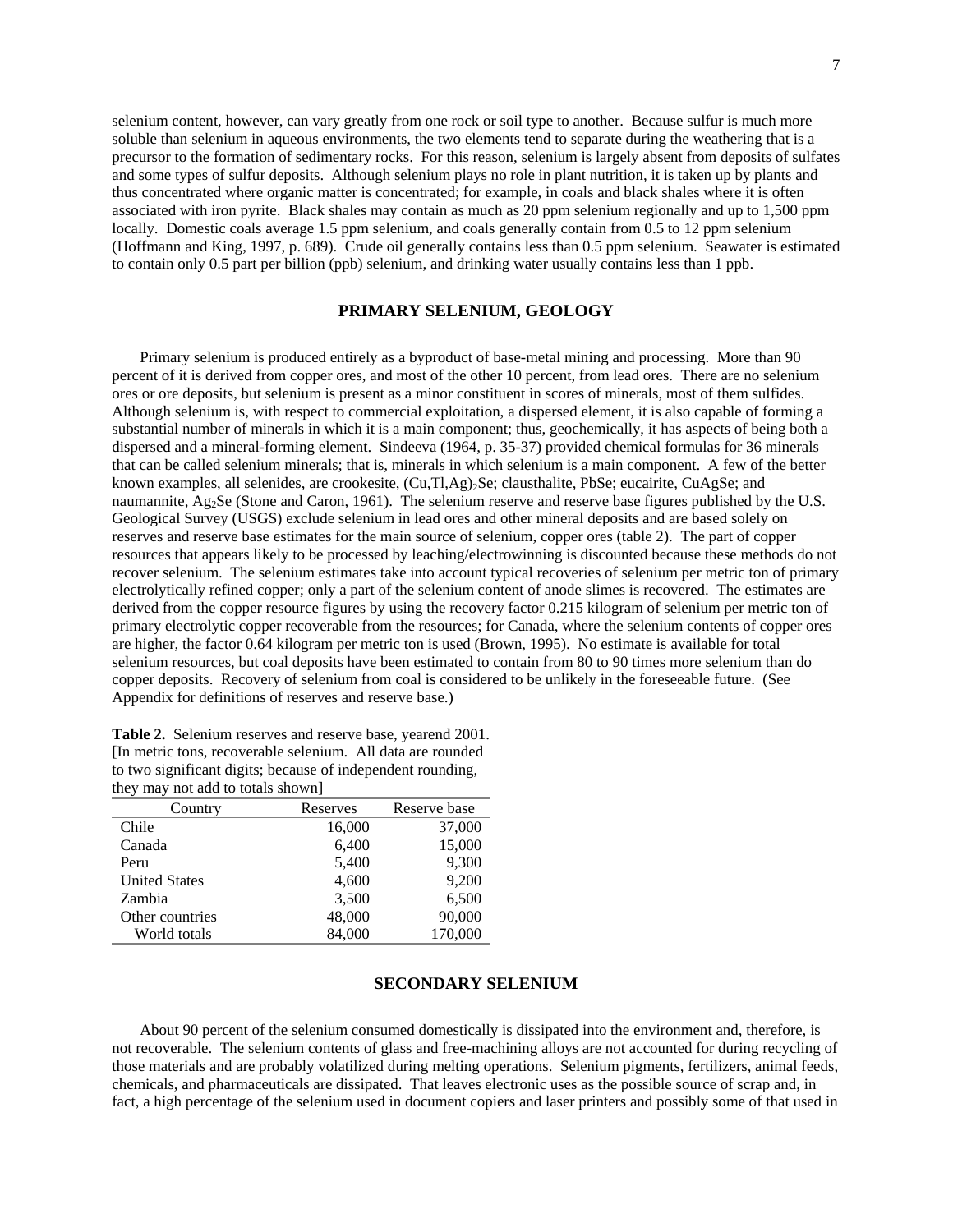rectifiers is recovered and reprocessed into secondary selenium. At the current rate of consumption, this means that no more than about 10 percent of annual domestic consumption, or 50 t, is recovered as secondary selenium.

## **PRODUCTION TECHNOLOGIES**

## **PRIMARY SELENIUM**

Copper refinery anode slimes, which are the source of more than 90 percent of the selenium produced, usually contain from 5 to 25 weight percent selenium often as the selenides of silver (Ag<sub>2</sub>Se); copper (Cu<sub>2-x</sub>Se<sub>x</sub>), where x is less than 1; and copper-silver (CuAgSe). Lead refinery residues generally contain lesser quantities of selenium and are sometimes processed together with copper slimes. The primary commercial objective in processing the slimes is to recover precious metals; the recovery of selenium and tellurium is a secondary goal. Processing begins with the removal of most of the copper by a sulfuric acid leach. Selenium, tellurium, and the precious metals are then extracted from the decopperized slimes.

The description below covers only the extraction of selenium and tellurium.

In outline, the processing proceeds as follows:

Selenium is extracted in compound form from the decopperized slimes and concurrently separated from tellurium and from impurities.

The selenium is reduced to elemental selenium.

The elemental selenium is purified.

Step 1 is usually accomplished by one of the following methods: soda ash roasting, sulfation roasting, chlorination, or copper-lead slimes treatment.

## **EXTRACTION**

#### **Soda Ash Roasting**

Decopperized slimes are mixed with sodium carbonate, a binder clay, and water to form a paste, which is then pelletized, dried, and roasted at a low temperature (530°-650° C) to convert all selenium and tellurium to the soluble hexavalent state. The roasted pellets are ground and leached with water. Whereas the selenium goes into solution (as the selenate  $Na_2SeO_4$ ), the tellurium is insoluble in the alkaline solution; thus, the two elements are separated in this stage. The sodium selenate is then precipitated from solution, mixed with charcoal, and heated to convert it to the selenide Na2Se. The selenide is leached with water and then oxidized by blowing air through the solution to precipitate elemental selenium (Hoffmann and King, 1997, p. 690-692).

#### **Sulfation Roasting**

Dried decopperized slimes are roasted with sulfuric acid at  $500^{\circ}$  to  $600^{\circ}$  C to convert the selenium and tellurium to their dioxides. Selenium dioxide volatilizes at these temperatures and is collected from the off-gases, whereas tellurium dioxide remains in the slimes. In the off-gas water scrubber where the temperature is lower, the oxidation reaction reverses; that is, the selenium dioxide reacts with water and sulfur dioxide to form sulfuric acid and elemental selenium.

#### **Wet Chlorination**

Decopperized slimes are slurried in hydrochloric acid or water heated to about 100° C. Chlorine and oxidizers, such as sodium chlorate or hydrogen peroxide, which liberate chlorine from the acid, are bubbled through the slurry. Selenium, tellurium, the precious metals, and several other metallic impurities go into solution as chlorides. Selenium and the precious metals are selectively precipitated from solution by sulfur dioxide. Selenium is recovered and simultaneously separated from the precious metals by vacuum distillation (Hoffmann and King, 1997, p. 694- 696).

## **Copper-Lead Slimes Treatment**

Copper slimes and lead slimes are sometimes treated together. They are mixed with lead materials, which provide a low melting temperature; selenium is volatilized by blowing air into the molten lead mixture and is then recovered from stack gases at the scrubbers.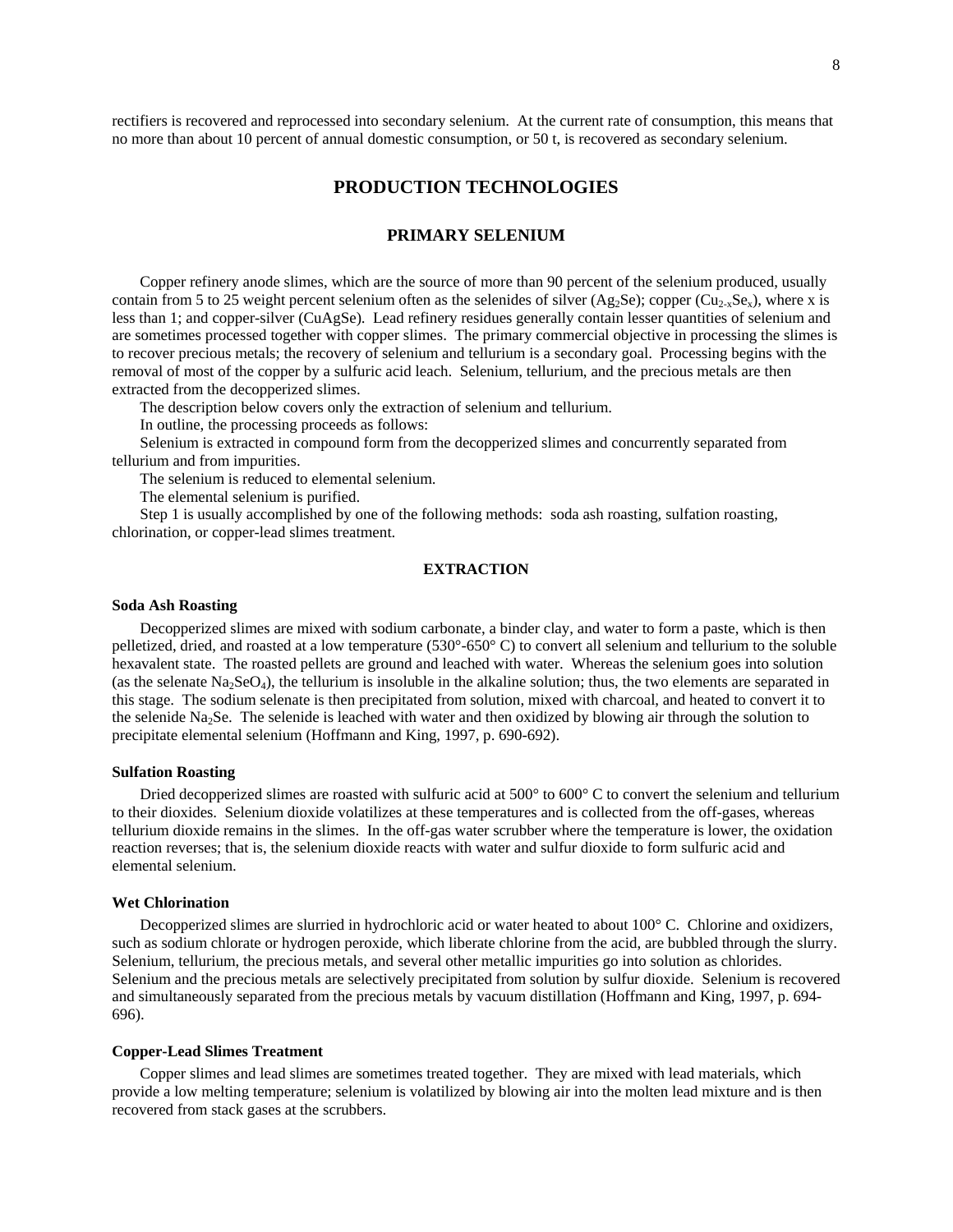## **PURIFICATION**

At least three methods have been used to separate selenium from its main impurity (tellurium) and several lesser impurities. The first method is based on the greater volatility of selenium compared with tellurium. Thus, selenium may be vacuum distilled at a temperature range of from 300° to 400° C or distilled at atmospheric pressure at a higher temperature. In the second method, selenium is heated at about 300° C with a flux of mixed sodium and potassium nitrates. The selenium and precious metal impurities do not react with the flux, whereas the tellurium and some of the other impurities are absorbed into the flux. If precious metals impurities are a problem, then a further step is required to separate them from the purified selenium. In the third method, selenium is dissolved in hot sodium sulfite solution to form sodium selenosulfite, while tellurium remains undissolved. The hot solution is filtered, and as it cools, the reaction reverses, to yield sodium sulfite and purified elemental selenium (Hoffmann and King, 1997, p. 696-697).

#### **SECONDARY SELENIUM**

Nearly all secondary selenium, which may be as little as 100 metric tons per year (t/yr) worldwide, is recovered from xerographic photocopier drums. The selenium layer is either broken up mechanically, then cleaned and remelted; or dissolved in sodium sulfite or other solvents and then precipitated (Roskill Information Services, 1988, p. 6).

## **USES**

According to circumstance, selenium is a conductor and a nonconductor, an oxidizer and a deoxidizer, a colorant and a decolorant, crystalline and amorphous. These diverse characteristics have led to the development of a wide array of uses for the element.

The usage figures published for selenium have some considerable limitations. Percentage breakdowns for the annual consumption of selenium in its principal end use categories in the United States have been published in USBM and USGS commodity statistics since 1970. They are estimates, obtained not by formal surveys of industry, but by contact with persons in the producing industry and a trade association. In recent years, the categories have been increased from four to six to provide more detail. How faithfully these percentages represent the U.S. consumption pattern, as distinct from the world pattern, is not clear. Further, to estimate tonnages, a calculated apparent consumption that is approximate because of the lack of data for exports (before 1972) and for industry stocks must be used.

The four categories described in this section are those that have been in print since 1970. They are used in figure 1, which shows shifts in the use pattern during the past three decades. The chart for 2000 in the figure shows the pattern by use of six categories, chemicals and pigments having been separated, and metallurgical uses extracted from the other uses category. In table 3, the four-category pattern ("U.S. consumption pattern for selenium") is tracked in terms of tonnage.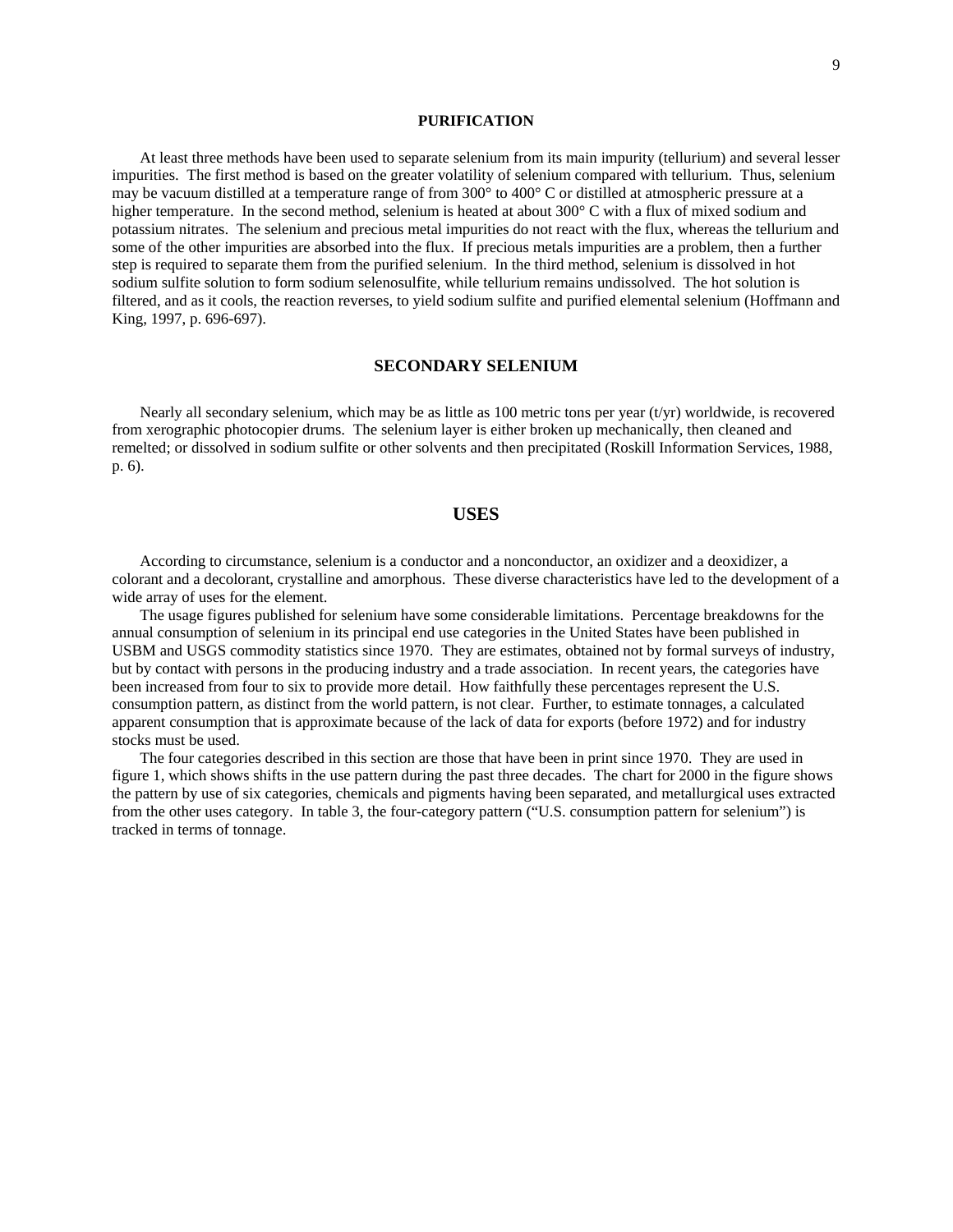| $\alpha$ to tomals shown. Those enting                            |           |      | $\sqrt{a}$ (1) $\sqrt{b}$ (1) $\frac{1}{2}$ (1) $\frac{1}{2}$ |       |      |                         |                         |                         |                         |                         |               |                         |           |
|-------------------------------------------------------------------|-----------|------|---------------------------------------------------------------|-------|------|-------------------------|-------------------------|-------------------------|-------------------------|-------------------------|---------------|-------------------------|-----------|
|                                                                   | 1960      | 1965 | 1970                                                          | 1975  | 1980 | 1985                    | 1990                    | 1995                    | 1996                    | 1997                    | 1998          | 1999                    | 2000      |
| Components of U.S. supply:                                        |           |      |                                                               |       |      |                         |                         |                         |                         |                         |               |                         |           |
| Refined production:                                               |           |      |                                                               |       |      |                         |                         |                         |                         |                         |               |                         |           |
| Primary <sup>1</sup>                                              | 244       | 231  | 456                                                           | 162   | 141  | W                       | 287                     | 373                     | 379                     | W                       | W             | W                       | W         |
| Secondary                                                         | -----     | 14   | 14                                                            | 9     | 45   | W                       | <b>NA</b>               | <b>NA</b>               | <b>NA</b>               | <b>NA</b>               | <b>NA</b>     | <b>NA</b>               | <b>NA</b> |
| Imports for consumption <sup>2</sup>                              | 73        | 114  | 206                                                           | 403   | 284  | 401                     | 383                     | 324                     | 428                     | 346                     | 339           | 326                     | 476       |
| Sales from U.S. stockpile<br>Net deliveries from                  |           |      |                                                               | 3     | 3    | 3                       | 3                       | 3                       | $\overline{\mathbf{3}}$ | $\overline{\mathbf{3}}$ | 3             | 3                       | 3         |
| industrial stocks                                                 | 30        | 129  | 23                                                            | ----- | 54   | W                       | 47                      | NA                      | <b>NA</b>               | NA                      | <b>NA</b>     | NA                      | NA        |
| Total U.S. supply                                                 | 347       | 488  | 699                                                           | 577   | 524  | <b>NA</b>               | 717                     | 697                     | 807                     | <b>NA</b>               | <b>NA</b>     | <b>NA</b>               | <b>NA</b> |
| Distribution of U.S. supply:                                      |           |      |                                                               |       |      |                         |                         |                         |                         |                         |               |                         |           |
| Exports <sup>4</sup>                                              |           | 45   | 171                                                           | 54    | 82   | 154                     | 207                     | 269                     | 322                     | 127                     | 151           | 231                     | 82        |
| Purchases for U.S. stockpile -----<br>Net additions to industrial |           | 8    | -----                                                         |       | 3    | $\overline{\mathbf{3}}$ | $\overline{\mathbf{3}}$ | $\overline{\mathbf{3}}$ | $\overline{\mathbf{3}}$ | 3                       | 3             | $\overline{\mathbf{3}}$ | 3         |
| stocks                                                            |           |      |                                                               | 33    |      | W                       | <b>NA</b>               | <b>NA</b>               | <b>NA</b>               | <b>NA</b>               | <b>NA</b>     | <b>NA</b>               | <b>NA</b> |
| Apparent consumption                                              | 324       | 434  | 528                                                           | 490   | 388  | 5477                    | 510                     | 517                     | 564                     | $5\,509$                | $^5$ 478 $\,$ | 5383                    | 5504      |
| Total distribution of<br>supply                                   | 324       | 487  | 699                                                           | 577   | 470  | 631                     | 717                     | 786                     | 886                     | 636                     | 629           | 614                     | 586       |
| U.S. consumption pattern for<br>selenium $6$ :                    |           |      |                                                               |       |      |                         |                         |                         |                         |                         |               |                         |           |
| Glass <sup>7</sup>                                                | <b>NA</b> | 159  | 173                                                           | 138   | 116  | 143                     | 128                     | 119                     | 141                     | 127                     | 120           | 96                      | 126       |
| Chemicals and pigments                                            | <b>NA</b> | 78   | 63                                                            | 92    | 97   | 119                     | 102                     | 109                     | 130                     | 112                     | 105           | 84                      | 111       |
| Electronics                                                       | <b>NA</b> | 152  | 232                                                           | 201   | 136  | 167                     | 178                     | 109                     | 90                      | 71                      | 57            | 42                      | 50        |
| Other uses <sup>8</sup>                                           | <b>NA</b> | 45   | 60                                                            | 59    | 39   | 48                      | 102                     | 180                     | 203                     | 199                     | 196           | 161                     | 217       |
| Total apparent                                                    |           |      |                                                               |       |      |                         |                         |                         |                         |                         |               |                         |           |
| consumption                                                       | 324       | 434  | 528                                                           | 490   | 388  | 477                     | 510                     | 517                     | 564                     | 509                     | 478           | 383                     | 504       |

**Table 3.** U.S. supply and demand for unfabricated selenium.

[In metric tons. NA, Not available. W, Withheld to avoid disclosing company proprietary data. -----, Zero. Data include estimates. All data are rounded to three significant digits; because of independent rounding, they may not add to totals shown. Note change at 1995 from 5- to 1-year intervals]

consumption 324 434 528 490 388 477 510 517 564 509 478 383 504 1 Prior to 1981, production and stocks included net production of granular selenium, a semirefined form of selenium.  $2$ Unwrought metal, waste and scrap, and selenium compounds.

<sup>3</sup>The U.S. Government stockpile had been liquidated by 1976.

4 Unwrought metal, waste and scrap.

<sup>5</sup>Calculated by using an estimate for shipments to consumers.

<sup>6</sup>All end use consumption figures are estimates; those for 1985 and from 1997 to 2000 are by the authors of this report and based on estimated apparent consumption.

<sup>7</sup>Includes glass frit used for surface pigmentation of ceramic products.

8 Comprises agricultural, metallurgical, and miscellaneous uses.

## **GLASS**

Selenium is used to decolor some glasses, to color other glasses, and to color the vitreous glazes that are used to coat some ceramic products.

A few hundredths of a percent of iron in mixed ferrous and ferric oxidation states is present as an impurity even in the high-grade sand used for silica glass and imparts a muddy color to the raw glass. Oxidizers, such as arsenic trioxide, are added to the melt to reduce the population of ferrous ions; the product is a glass that has a paleyellowish-green color. Selenium, as elemental selenium, barium selenite (BaSeO<sub>3</sub>), or sodium selenite (Na<sub>2</sub>SeO<sub>3</sub>), is then added to the melt to remove the remnant color, thus yielding a clear colorless glass, most of which is used as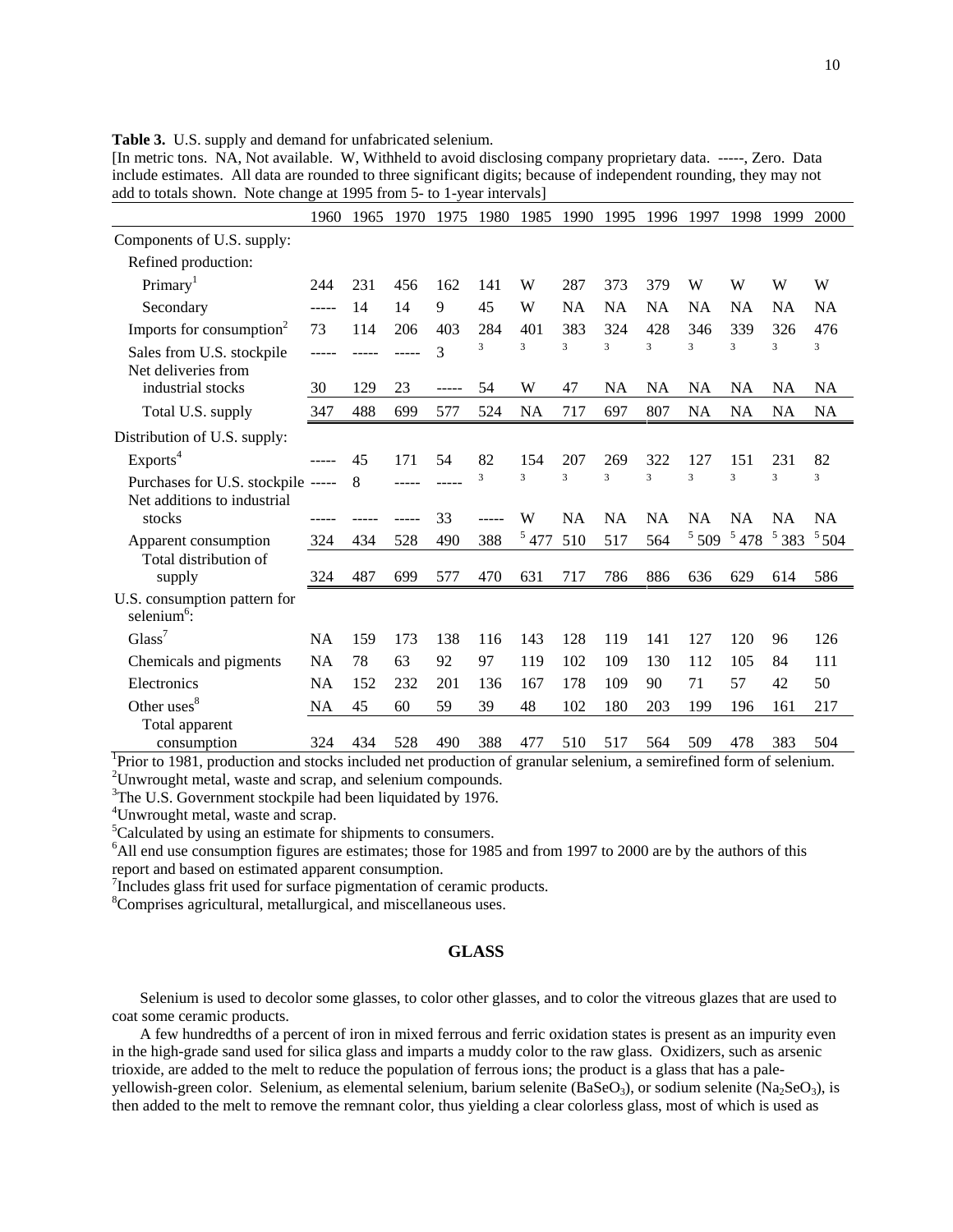container glass. Depending on the iron content of the glass, from 10 to 30 grams (g) of selenium per metric ton of glass is added. Only about 20 percent of this is retained in the glass; the remainder volatilizes from the melt. Used along with cobalt oxide, ferric oxide, and cadmium sulfide, selenium, at a concentration of about 1 kg/t, is a decolorizer for the neutral gray heat absorbent flat glass used in automobile windows and the windows of modern office buildings. Additions of selenium with cobalt oxide or iron oxide are used to produce black or bronze-colored architectural glass. Glass is colored pink by the addition of from 0.05 to 1 percent selenium to the melt under oxidizing conditions. Various combinations of selenium oxide with the oxides of antimony, arsenic, bismuth, cobalt, or iron yield black, purple, or yellow glasses. Selenium, silicon, and a variable third additive yield other colors, such as amber, emerald, and topaz. Selenium is used with cadmium sulfide to produce glasses that range in color from orange-yellow to ruby red. To make ruby glass, selenium (up to 1 percent) and cadmium sulfide (up to 2 percent) are added to the melt under reducing conditions. The glass is cooled quickly then heated and held until tiny cadmium sulfoselenide crystals, which act as the color centers, precipitate throughout the glass. Ruby glass of this composition is characterized by good transmission of red light and sharp spectral cut-off. It is widely used for the lenses in traffic signal and navigation lights.

Powdered or granulated glass, which is called frit, is commonly fused onto the surfaces of ceramic products to seal and color them. Frit that contains cadmium sulfoselenide is used to impart brilliant surface colors that range from yellow through red and maroon to certain ceramic products. The color produced is a function of the ratio of sulfur to selenium in the compound; the more selenium, the redder the color (Hoffmann and King, 1997, p. 711-712; Roskill Information Services Ltd., 1988, p. 56-59).

Zinc and cadmium selenide glasses, which readily transmit infrared radiation, are used in lenses for industrial carbon dioxide lasers.

## **CHEMICALS**

Selenium, selenium dioxide, and other selenium compounds are used as catalysts or oxidizing agents in many organic chemical processes, such as oxidation, hydrogenation, dehydrogenation, isomerization, and polymerization. Some examples of common applications are noted below (Roskill Information Services Ltd., 1983, p. 63):

Oxidation of olefins to olefin oxides and unsaturated aldehydes; oxidation of alkyl aromatics to aromatic acids; oxidation of ketones to branched or cyclic ketones; and oxidation of acetaldehyde to acetic acid.

Use of selenium as a promoter in the reformation of naphtha.

These and the many other specific process applications together account for about two-thirds of the selenium used in the chemicals and pigments category.

## **PIGMENTS**

Nearly all the pigments in which selenium is used are cadmium sulfoselenide pigments. These range from yellow to maroon in color according to the relative proportions of contained sulfur and selenium. They are brilliant, highly resistant to light and chemical attack, stable to high temperatures, and highly opaque (Hoffmann and King, 1997, p. 712). By far their largest use is in the coloring of plastics, especially the types that are processed and used at relatively high temperatures, such as high density polyethylene, acrylonitrile-butadiene-styrene, and polypropylene (Roskill Information Services Ltd., 1988, p. 61). Because they are expensive pigments, they are reserved for use in plastics processed at temperatures of up to 400° C and for plastic products used in hightemperature environments (up to 500° C) when it is important to avoid deterioration of the color, especially if the color is part of a visual safety code, such as might be used for cable coverings, steam line coverings, and other products.

Relatively small amounts (less than 10 percent of the total market) of cadmium sulfoselenide pigments are used in specialized paints and coatings and in the manufacture of ceramic goods. The application of selenium-containing pigments to ceramics by use of glass frit was mentioned in the discussion of glass manufacture. Another way of applying cadmium sulfoselenide pigments to ceramics is to encapsulate the pigment grains in zirconia ( $ZrO<sub>2</sub>$ ). The zirconia protects the pigment, which allows it to survive high firing temperatures.

Cadmium sulfoselenide pigments contain a highly toxic element, cadmium, whose use has been discouraged in the past two decades or more. Primarily for this reason, use of these pigments fell rapidly in the first half of the 1990s as manufacturers developed reasonably satisfactory substitutes (Novotny, Solc, and Trojan, 1995, p. 31). In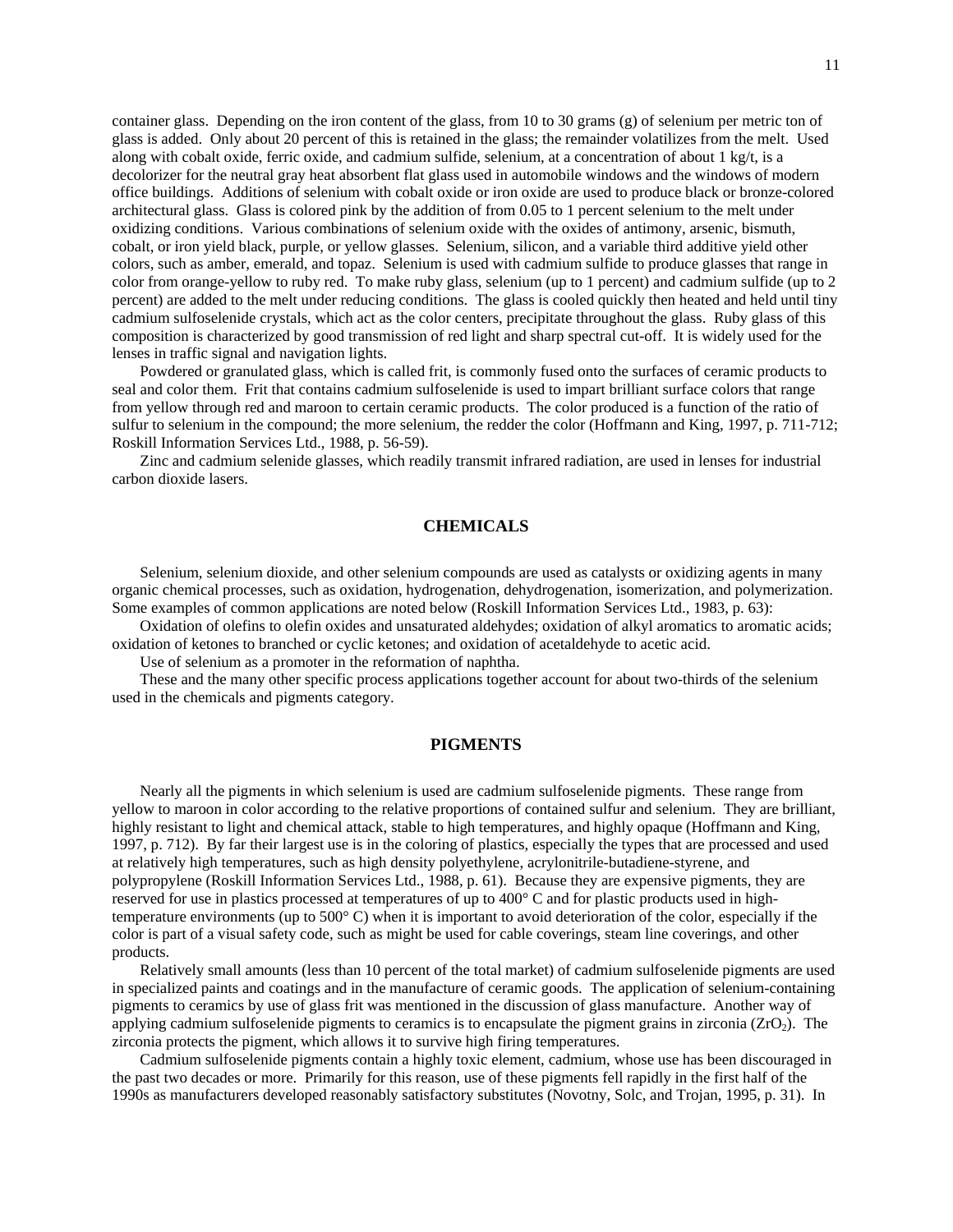12

the United States, the rapid decline in consumption of selenium in cadmium sulfoselenide pigments appears to have been slowed in the latter half of the 1990s.

Other important selenium-containing pigments include the zinc-chromium-selenate pigments that are used to protect metal surfaces against corrosion.

## **ELECTRONICS**

The consumption of selenium for use in rectifiers, xerographic photoreceptors, photovoltaic cells and photoconductive cells has been reported in a single category ("electronics") in USBM and USGS publications. Through the 1940s, 1950s, and at least part of the 1960s, the use in selenium rectifiers dominated the category. With the appearance in 1959 of the first commercially successful xerographic photocopier, the predominance of the selenium rectifier in the electronics category began to wane, and from sometime in the 1960s until today, the photoreceptor use has dominated the category. The advent in 1984 of the laser printer, which operates in a way similar to that of a xerographic copier, helped insure that dominance.

#### **RECTIFIERS**

The basic component of the selenium rectifier is a steel or aluminum plate coated with a 1-micrometer ( $\mu$ m) film of nickel or bismuth, which is used as one electrical contact upon which a 50 to 60  $\mu$ m layer of halogen-doped selenium is deposited; this, in turn, is covered with a film of cadmium alloy, which is used as the other electrical contact. The selenium layer is converted into polycrystalline gray (hexagonal) selenium by annealing.

The metal plate configuration lends itself to stacking, which makes these rectifiers suitable for high-voltage, as well as low-voltage power supplies. They have a high (85-percent) working efficiency and are more durable and reliable than competitor rectifiers. This reliability is a factor that, in some end uses, is of more importance than the lower cost of some competitors, such as silicon rectifiers. Although they have been largely supplanted by the lower cost silicon diode, they still have niche markets in such devices as arc welders, electrostatic air cleaners, and some kinds of transformers.

## **XEROGRAPHIC COPIERS**

The xerographic process was demonstrated in the late 1930s, using sulfur as the photoreceptor. The photoreceptor material must be an insulator in the dark and a conductor where exposed to light. In xerographic plain-paper copiers, the photoreceptor material is present as a 50- to 60-µm layer on a drum or belt. It is electrostatically charged and then exposed to the image. Where the image is light, the photoreceptor becomes a conductor, thus allowing the charge to dissipate; where the image is dark, the charge remains. Oppositely charged toner powder is then introduced to the photoreceptor surface but clings only to the dark areas of the latent image. The adhering toner is then transferred to charged plain paper and fixed in place by heating to form a permanent copy of the original document. Amorphous (glassy) selenium, which was found to be a photoconductor in the late 1940s, was the photoreceptor in the first commercial photocopiers. It was largely satisfactory, but it tended to crystallize and was easily scratched; consequently, it had to be replaced frequently. More-durable and photosensitive coatings were then developed, which used arsenic-stabilized selenium, selenium-tellurium alloys (4 to 13 percent tellurium), or arsenic triselenide  $(As<sub>2</sub>Se<sub>3</sub>)$ . Very large numbers of copiers and laser printers that use selenium-based photoreceptors are still in use, but in copiers produced during the past few years, selenium has been displaced by several competitor materials. Amorphous silicon has displaced selenium to some extent in high-speed heavy-duty copiers, and organic photoreceptors have largely replaced selenium in low-speed and personal copiers, as well as in color copiers (Hoffman and King, 1997, p. 708-709; Roskill Information Services Ltd., 1988, p. 46-53).

#### **PHOTOCELLS**

Selenium has been used in some kinds of photovoltaic cells—devices that convert light energy into electrical energy. The selenium photovoltaic cell is similar in construction to a rectifier plate except that the cadmium electrode layer is replaced by a transparent layer of cadmium oxide for the admission of light. It has a spectral response similar to that of the human eye, making it useful as a photographic photometer. It has, however, been largely displaced from this use by the cadmium sulfide photoconductive cell. Copper indium diselenide (CuInSe<sub>2</sub>) is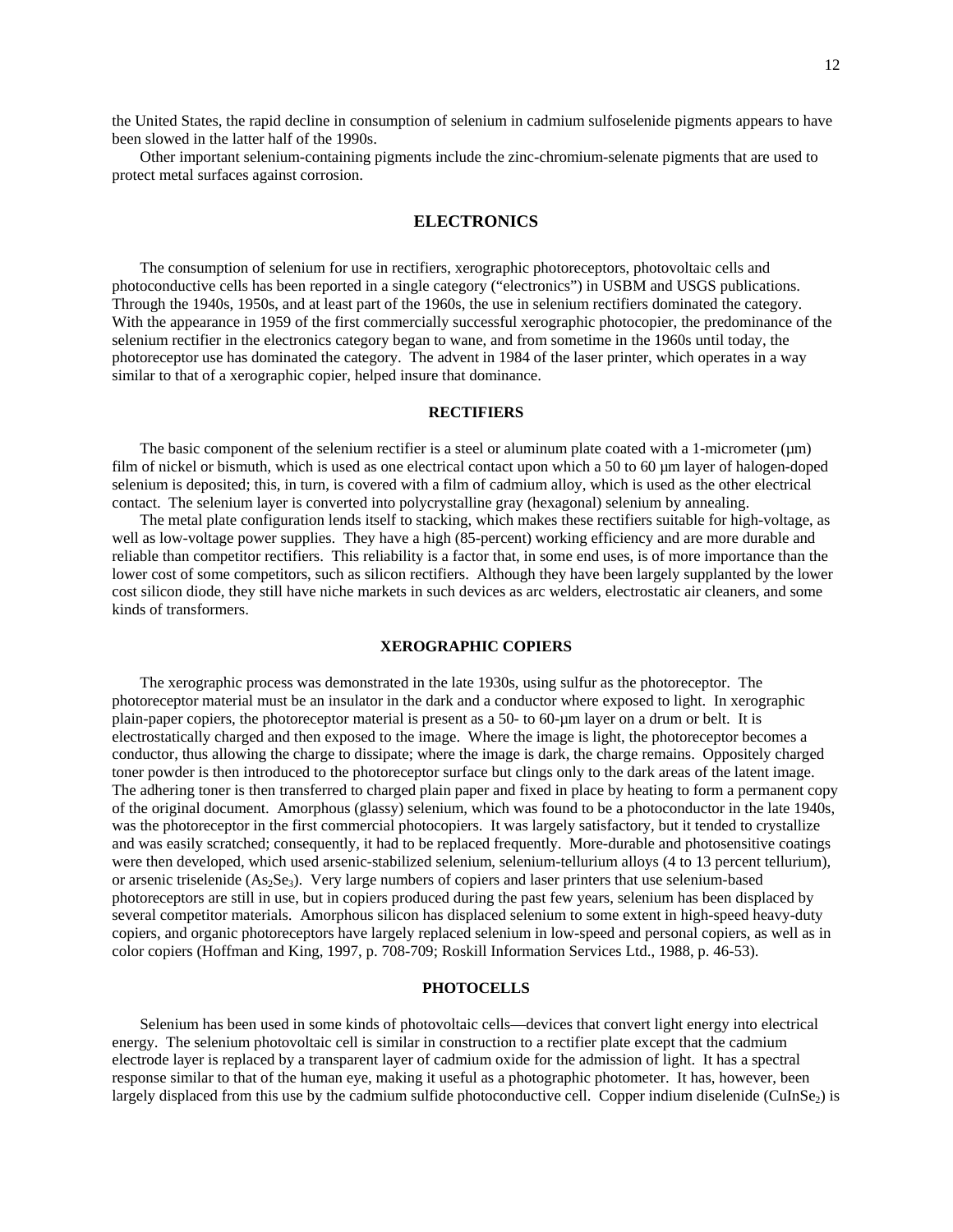one of three semiconductor materials that have been used for thin film solar photovoltaic cells. Most solar photovoltaics in use, however, use crystalline silicon and are not of the thin film type (U.S. Department of Energy, 2002).

The selenium photoconductive (or photoelectric) cell typically consists of a thin layer of selenium on a metal substrate, covered by a thin translucent film of gold. Light incident on the cell increases its conductance by as much as 1,000-fold, making it useful in a variety of light-sensing devices, such as electric eyes and photometers. Most photoconductive cells, however, use silicon or cadmium sulfide as the photoconductive material (Roskill Information Services Ltd., 1988, p. 56).

## **METALLURGICAL USES**

Selenium is often added in small amounts to ferrous and copper-based metals. The principal reason for adding selenium is to enhance machinability, which enables faster production with better surface finish. The addition of from 0.04 to 0.08 percent selenium with somewhat larger quantities of lead to low-carbon steels more than doubles the machinability. The addition of at least 0.15 percent selenium to series 302 and 430 stainless steels improves machinability markedly, as does the addition of from 0.025 to 1 percent selenium to copper and its alloys. Selenium is the only additive that is suitable for improving the machinability of cobalt-iron and nickel-iron alloys used in electrical equipment. The use of selenium in copper alloys has become potentially important in the past decade because it has been demonstrated to work well with bismuth in improving the machinability of the new environmentally friendly lead-free brasses that are being introduced into plumbing hardware.

Selenium also serves in steel as a deoxidizer and grain refiner, and in stainless steels acts to prevent porosity. Additions of less than 0.1 percent selenium to the silicon steel used in transformer cores alters the microstructure in a way that improves the steel's magnetic properties. Selenium acts as a grain refiner in the antimonial lead used the grids and cell connectors of some types of lead-acid batteries.

Selenium compounds added to chromium-plating electrolytes impart a more-uniform protection against corrosion by inhibiting localized corrosion of the plated steel article. The trade-off is a less reflective plated surface, which may or may not be considered less desirable than a mirror finish. In friction brake linings, the presence of selenium in copper particles substantially improves their adherence to nonmetal particles in the pressed and sintered lining material (Hoffmann and King, 1997, p. 710-711).

Sulfur competes with selenium as an additive to steel to improve machinability but tends to have a moredeleterious effect on certain properties of the steel, such as corrosion resistance, cold working characteristics, and strength. Tellurium is generally used to improve machinability in copper alloys in preference to selenium on the basis of cost.

## **OTHER USES**

#### **MEDICAL USES**

The principal use of selenium in medicine is associated with its role in animal and human nutrition. Selenium is an essential micronutrient for animals and humans. Food plants grown on most soils contain sufficient selenium to satisfy nutritional requirements. In some parts of the world, such as in regions of China, Denmark, Finland, New Zealand, and parts of the Eastern and Northwestern United States, however, the soils are deficient in selenium (Mikkelsen, Page, and Bingham, 1989, p. 83; Mayland, 1994, p. 33). To prevent white muscle disease and other selenium-deficiency disorders in domestic animals in these regions, selenium is added to fertilizers and/or added to animal feed as a supplementary nutrient. In the United States, about 50 t/yr of selenium is used for direct animal feed supplementation (Oldfield, 1998, p. 136).

For humans, the minimum dietary requirement is about 55 micrograms per day  $(\mu g/d)$ , and the normal intake in the United States from food is believed to be in the range of 70 to 150 µg/d (ATSDR, 1997). Selenium, however, becomes toxic at levels not far above the usual intake. About 400 µg/d is considered to be the maximum safe intake, and the maximum to be derived from separate selenium supplements is put at  $200 \mu g/d$ . Because food for a largely urban population, such as in the United States, comes from a wide assortment of places around the country and the world, each with its own distinct soils, calculating one's daily selenium intake from food is difficult to impossible. For this reason and the narrow therapeutic window, some medical professionals do not recommend separate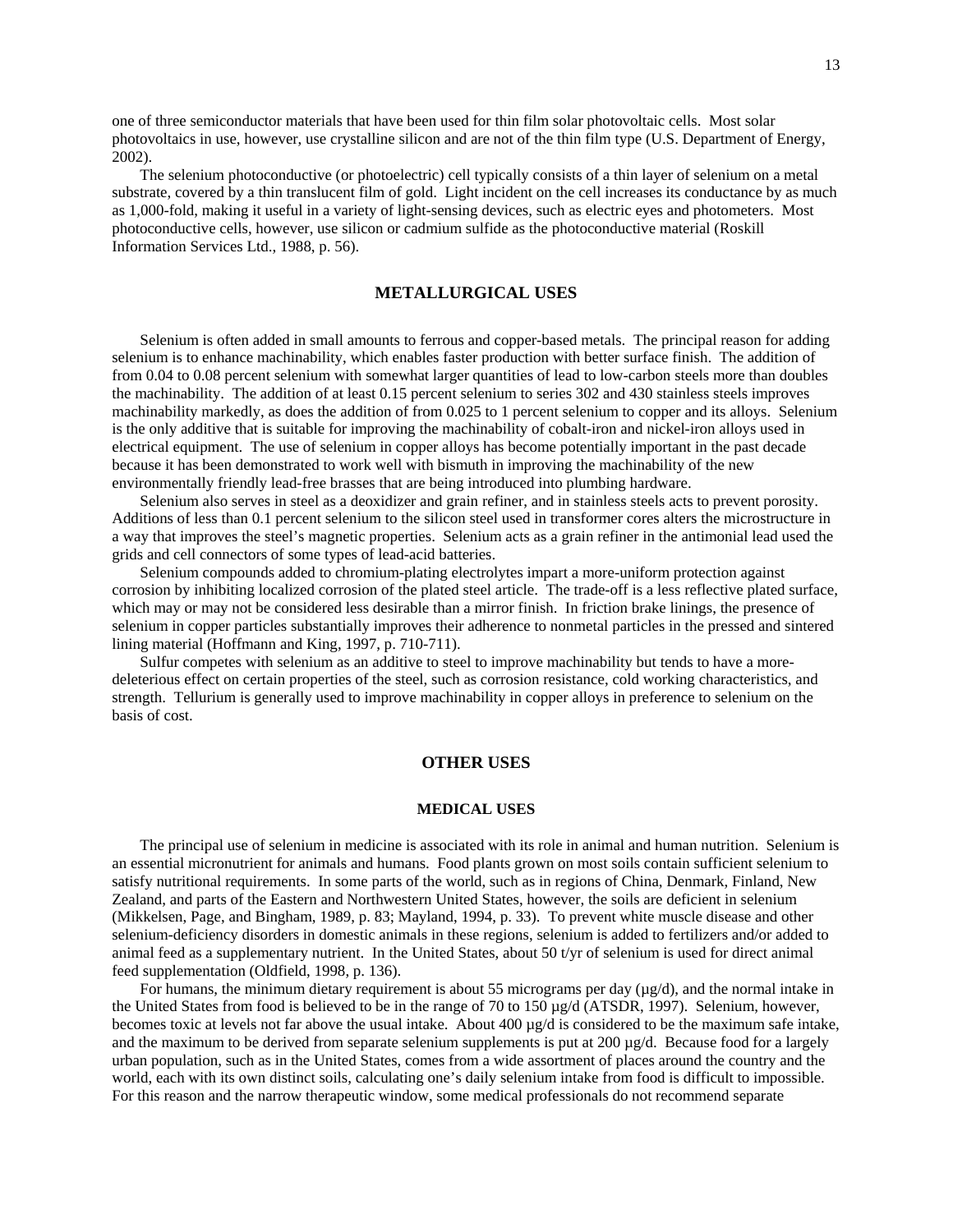selenium supplements for the general populace (UC Berkeley Wellness Letter, 2000). Others, not always medical professionals, feel that the claimed benefits of selenium in combating diseases, such as arthritis, heart disease, cancer, and HIV/AIDS, warrant the supplementation of diet with up to 100 to 200  $\mu$ g/d of selenium. In any case, some people with severe gastrointestinal disorders and those completely dependent on intravenous feeding (total parenteral nutrition) require supplementation of dietary selenium (NIH Clinical Center, 2001).

Selenium disulfide in a stabilized buffered suspension is the active ingredient in a well-known antidandruff shampoo.

The least abundant of the six naturally occurring isotopes of selenium, 74Se, has been used to track the movement of selenium through body tissues.

## **MISCELLANEOUS USES**

Selenium has a wide variety of miscellaneous uses, a few of which are cited below.

Dialkylselenides are used as oxidation inhibitors in petroleum lubricants.

The barium, calcium, and zinc salts of selenic acid augment the detergency of lubricating oils.

Powdered selenium and selenium diethyl dithiocarbamate are used as accelerators of vulcanization of lowsulfur natural and synthetic rubbers.

Selenium compounds are used as antioxidants, bonding agents, and polymerization agents in rubber. Sodium selenite is used in photography to produce sepia tones.

Sodium selenite has been used to reduce the amount of mercury in lake water. Released slowly into the lake, it

reacts with mercury compounds in the water to form an insoluble precipitate of mercury selenide that falls to the bottom. The mercury is thus removed from the aquatic food chain.

### **TRENDS IN USE**

Data on total world consumption are not available. However, inspection of a plot of world refinery production, considered as a proxy for world consumption, shows slow, but steady growth over the 44 years from 1956 through 2000 for which data are available (fig. 2). The compound rate of growth during the period averaged about 2.5 percent per year.



**Figure 2.** World refinery production of selenium, 1956-2000. [Data from U.S. Bureau of Mines (1940–1994); U.S. Geological Survey (1995-2000)]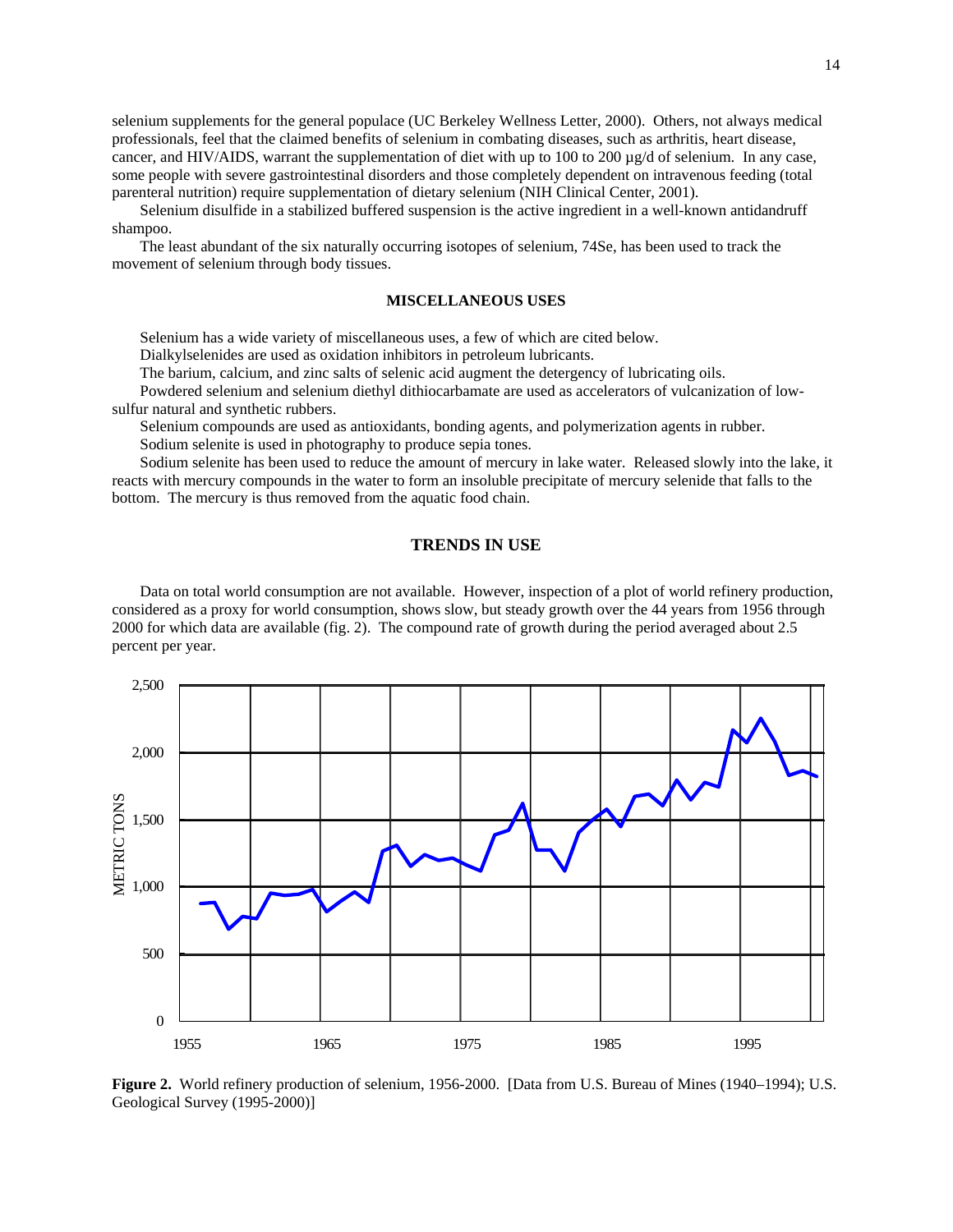U.S. apparent consumption from 1940 through 2000 rose more slowly, at an average rate of only 0.7 percent per year (fig. 3). It peaked at 896 t in 1969 probably owing to demands for military equipment for the Vietnam War. In general, U.S. apparent consumption has been characterized by large year-to-year fluctuations during the entire 60 year period.



**Figure 3.** Selenium in the United States, 1940-2000. [U.S. Bureau of Mines (1940–1994); U.S. Geological Survey (1995–2000); refined production for 1997 to 2000 is estimated]

Glass manufacture has been a consistently important market segment for selenium for many years. Since 1965, domestic consumption of selenium in glass manufacture has ranged from about 100 to 175 t/yr; in 2000, at 126 t/yr, it was about 25 percent of total selenium consumption and appears to be stable at that level.

Electronics was the largest use for selenium in the peak consumption years of the 1970s. From 1965 until the 1990s, domestic consumption ranged from about 140 to 230 t/yr, but in the past decade, it has declined steadily as organic photoreceptors have replaced selenium in new copiers, thus leaving only the replacement photoreceptor market for selenium. At 50 t in 2000, it accounted for only 10 percent of total domestic selenium consumption and is expected to decline slowly as older copiers are gradually replaced, thus leaving only the consumption for rectifiers and photocells.

Consumption for chemicals and pigments has ranged from about 60 to 120 t/yr; it was 111 t in 2000, or 22 percent of total domestic selenium consumption. Consumption is split about 65 to 35, chemicals to pigments, or 70 t for chemicals and 40 t for pigments.

With the advent of lead-free plumbing brasses in the past decade, consumption for metallurgical uses has grown to 120 t in 2000, from about 75 t in 1995 or to 24 percent of total domestic consumption from 15 percent. The rate of growth appears to have leveled off somewhat in the past 3 years.

### **SUBSTITUTES FOR SELENIUM**

High-purity silicon has replaced selenium in high-voltage rectifiers and is the major substitute for selenium in low- and medium-voltage rectifiers. Silicon is also a major substitute in solar photovoltaic cells. Amorphous silicon and organic photoreceptors are substitutes in xerographic document copiers. Organic pigments have been developed as substitutes for cadmium sulfoselenide pigments. Other substitutes include cerium oxide as either a colorant or decolorant in glass; tellurium in pigments and rubber compounding; bismuth, lead, and tellurium in free-machining alloys; and bismuth and tellurium in lead-free brasses.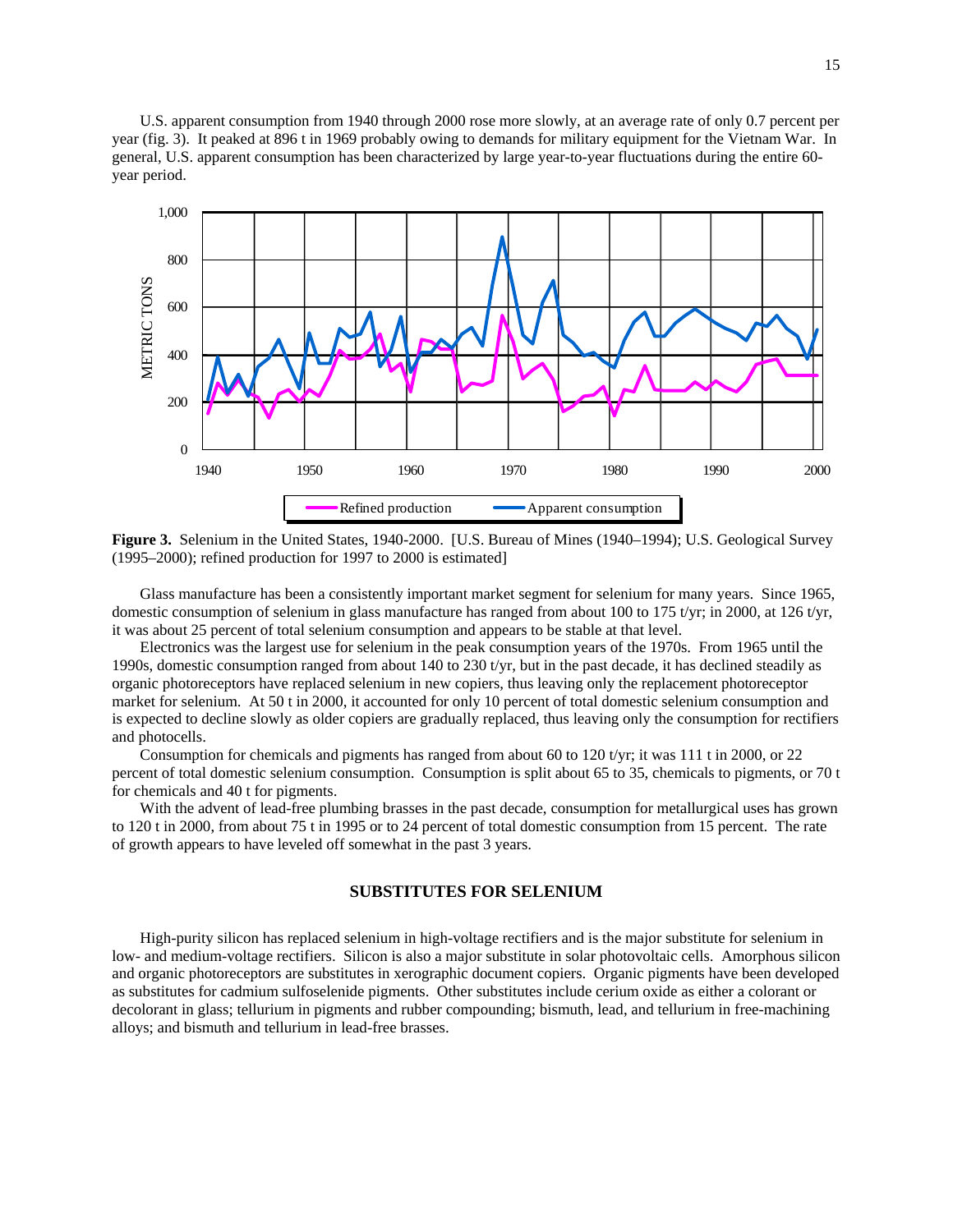## **INDUSTRY AND MARKET**

Refinery production of selenium is reported by 14 countries. Nearly all the producers are electrolytic copper refineries. Not all copper refineries, however, process their own slimes to recover selenium; some prefer to ship them to the 30 or so refineries that do produce selenium. Secondary selenium is processed at a few of the same refineries that produce primary selenium. In the United States in 2000, only ASARCO Incorporated, Amarillo, Texas, produced commercial-grade selenium; another refiner shipped semirefined selenium to Asia for toll refining. No secondary selenium was processed domestically.

Selenium is traded by 12 companies in the United States and more than 130 worldwide. No count of consumers is available, but most selenium clearly is consumed in the industrialized countries.

The value of selenium consumed in the United States in 2000 is estimated to have been on the order of \$4 million. World production/consumption is estimated to have been on the order of \$15 million.

## **SELENIUM AND THE ENVIRONMENT**

Elemental selenium is relatively nontoxic, as are some of the nearly sixty metallic selenides. However, most selenium compounds, such as the acid-reactive selenides, the oxides, halides, oxyhalides, and organics are highly toxic. Selenium oxyhalides burn and blister skin upon contact. Hydrogen selenide, which is a toxic gas, attacks the mucous membranes of the eyes and upper respiratory tract (Hoffmann and King, 1997, p. 707). Most selenium compounds are believed not to cause cancer. The one compound that has been determined to be a probable carcinogen when ingested is selenium disulfide. The disulfide has not been carcinogenic when placed in contact with skin; its use in antidandruff shampoos is considered to be safe (U.S. Agency for Toxic Substances and Disease Registry, 1997).

Selenium dioxide, which forms when metallic selenium is heated, is the compound of most concern in the workplace; it reacts with perspiration or water to form selenious acid, which is an irritant. It is also the principal selenium species in urban air where most of it is attached to fly ash and aerosol particulates. It forms during the combustion of fossil fuels, which is the source of as much as 90 percent of the selenium in urban air. The selenium level in most urban regions lies in the range from 0.1 to 10 nanograms per cubic meter of air (Spectrum Laboratories, undated).

In the United States, the Environmental Protection Agency has set the maximum level of selenium in drinking water at 50 ppb. The Occupational Safety and Health Administration's exposure limit for selenium compounds in the workplace is 0.2 milligram per cubic meter of air for an 8-hour workday in a 40-hour workweek (U.S. Agency for Toxic Substances and Disease Registry, 1997). Standard procedures for landfilling have not yet been settled (Spectrum Laboratories, undated).

Humans are exposed to selenium in various forms through inhalation, absorption through the skin, and, much more commonly, ingestion with food (where it is associated with proteins). Just as some geographic regions have soils that are deficient in selenium content, other areas, typically characterized by the presence of volcanic rocks, have soils that are rich in selenium. Some of the vegetation in these areas may carry enough selenium to be toxic to animals and humans.

## **SUPPLY AND DEMAND**

## **SUPPLY AND DISTRIBUTION**

Refined selenium was produced in 14 countries in 2000; the four largest producing countries (Belgium, Canada, Japan and the United States) accounted for more than 1,500 t, or an estimated 83 percent of the world total (fig. 4). Although Australia also produced refined selenium, production figures were not available. World refined production has grown at an average rate of about 2.5 percent per year from 1956 (the first year for which data are available for individual countries) through 2000(fig 2). U.S. refined production over the same period has exhibited large year-to-year fluctuations that have ranged between 150 and 550 t/yr, and has, on average, declined 0.7 percent per year (fig. 3). Production has not kept pace with the growth of domestic copper refining, of which selenium is a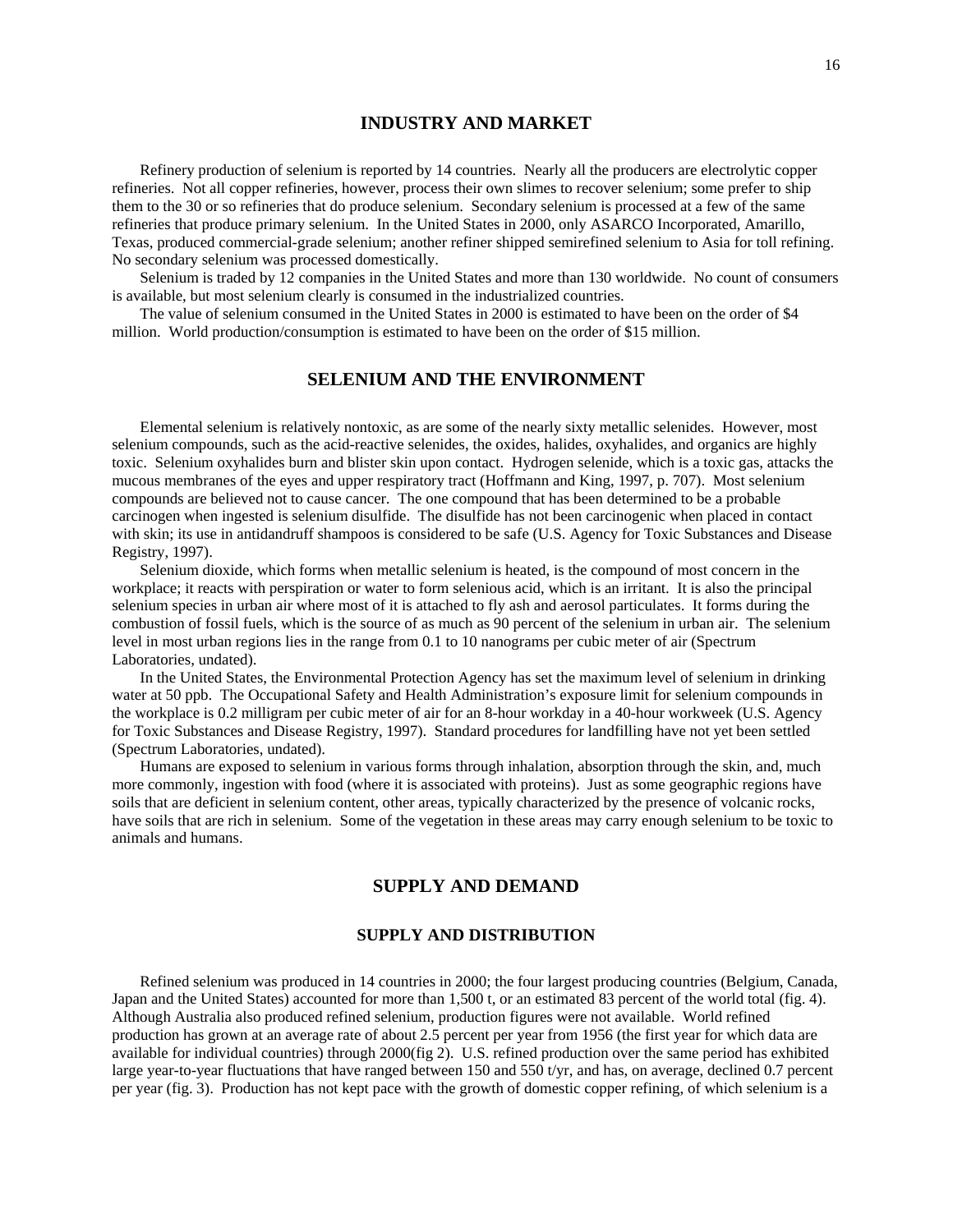byproduct, but this may be attributed largely to the practice by several domestic refiners of exporting their anode slimes for extraction of precious metals, selenium, and tellurium.



**Figure 4.** Principal producers of refined selenium, 2000. [U.S. share is estimated. Other data by Brown, 2002]

World consumption figures are not available. U.S. apparent consumption in 2000, however, was equivalent to more than one-fourth of the 1,800-t world refinery output, and Japanese demand was equivalent to nearly one-tenth of world output.

U.S. supply-distribution relationships since 1960 are shown in table 3. From the table and from figure 3, apparent consumption has exceeded supply in nearly every year. The shortfall has been made up by net imports and deliveries from producers' stocks. Secondary selenium has not been recovered domestically for the past two decades, and little was recovered in earlier years. Most end uses are dissipative; the only scrap generated has been worn out or obsolete rectifiers and xerographic photoreceptor drums, and these have routinely been exported for recovery of the selenium.

## **POTENTIAL SUPPLY**

The world selenium reserve base at yearend 2001 was estimated to be about 170,000 t of selenium, and the U.S. reserve base was estimated to be 9,200 t. Both estimates were confined to selenium contained in the deposits that make up the copper reserve bases and further restricted to electrolytically refined primary copper. Leaching/electrowinning technology does not capture byproducts, such as selenium. At the 2001 rates of production and consumption and with a static set of the other market and technological factors operating in 2001, the present world reserve base would last several decades aided by contributions from the recycling of waste and scrap. No attempt will be made, however, to produce numerical estimates of resource lifetimes because the quality of the resource estimates does not warrant it. Moreover, the various market and technological factors that govern production and consumption will likely not remain static.

The U.S. Government has not stockpiled selenium since 1976, and a Government stockpile will not likely be part of the domestic supply in the future.

## **SUSTAINABILITY OF PRODUCTION AND USE**

The production of selenium should easily be sustainable. The resources are adequate and the production process appears to incur no environmental issues that cannot be resolved. The use of selenium appears unlikely to outgrow the supply. Selenium-containing products do not ordinarily pose a threat to human health or the environment; the exception might be cadmium sulfoselenide pigments, but these are being replaced by more-benign rare earth oxide and organic pigments. Toxic selenium chemicals can be used safely in the work place. Thus, the future use of selenium appears likely to be unimpeded.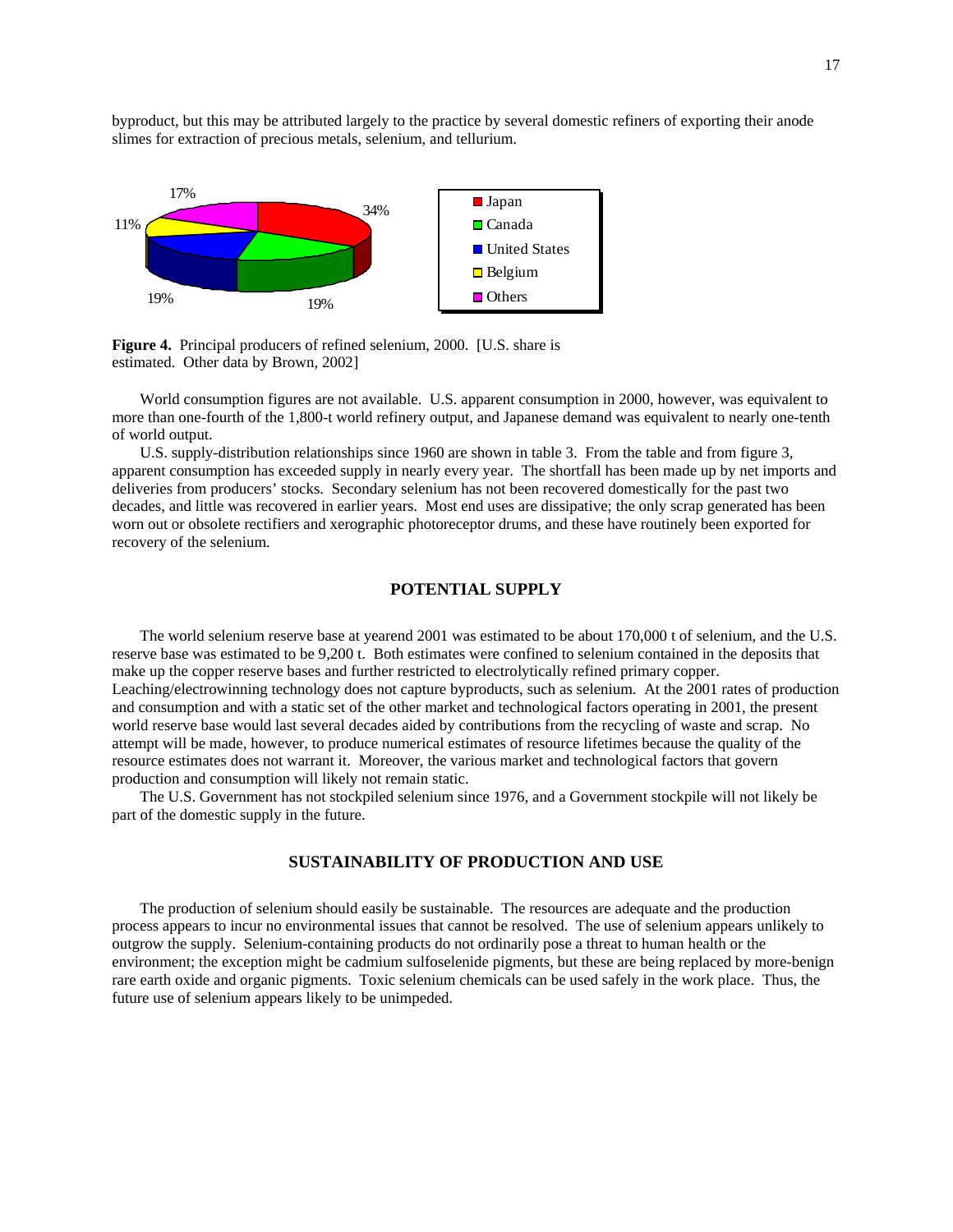## **ECONOMIC FACTORS**

The costs of exploration, mining, and metallurgical extraction associated with selenium are grouped with those for the precious metals, tellurium, and other byproduct metals and embedded in the costs of the primary metals, copper and lead. Consequently, they are not readily available.

U.S. selenium prices have been relatively low in recent years; the average price in 1999, \$2.50 per pound, was the lowest annual average in the past half century. The demand for selenium, however, is more influenced by the technological requirements of its end uses and by costs associated with its use as compared with substitute materials than with its initial cost. When selenium prices are low, producers respond by stockpiling anode slimes.

U.S. mine producers are granted a 14-percent depletion allowance on their domestic and foreign production of selenium. The depletion allowance is a business tax deduction analogous to depreciation but is applied to an ore reserve rather than equipment or production facilities. With this deduction, Federal tax law recognizes that an ore deposit is a depletable asset.

Imports into the United States of unwrought selenium metal and selenium dioxide are duty-free.

## **OUTLOOK**

Total selenium consumption in the United States is likely to remain in the range of from 400 to 550 t/yr during the next few years; this will be the result of a combination of stable and countervailing trends among the end uses. Consumption in the glass/ceramics and chemicals/pigments categories has been stable for many years and will probably continue to be so, although the pigments sector could shrink a little. Consumption in the electronics category will continue to trend downward as the older selenium-using xerographic copiers are retired, whereas the metallurgical use of selenium, especially in lead-free plumbing brasses and in steels, should continue to grow.

The present reserve base of selenium in the United States and the world is adequate for at least three to four decades, assuming growth rates for consumption that are in line with past trends.

## **REFERENCES CITED**

- Brown, R.D., Jr., 1996, Selenium and tellurium, *in* Metals and minerals: U.S. Bureau of Mines Minerals Yearbook 1994, v. I, p. 731-736.
- Brown, R.D., Jr., 2002, Selenium and tellurium, *in* Metals and minerals: U.S. Geological Survey Minerals Yearbook 2000, v. I, p. 67.1-67.7.

Chizhikov, D.M., and Shchastlivyi, V.P., 1968, Selenium and selenides: London, Collet's Ltd., 403 p.

- Greenwood, N.N., and Earnshaw, A., 1998, Chap. 16, Selenium, tellurium, and polonium, *of* Chemistry of the elements (2d ed.): Oxford, England, Butterworth-Heinemann, p. 747-788.
- Herron, Norman, 1992, Cadmium compounds, *in* Kirk-Othmer encyclopedia of chemical technology (4th ed.): New York, Wiley and Sons, v. 4, p. 760-776.
- Hess, F.L., 1911, Selenium, *in* Mineral resources of the United States 1910: U.S. Geological Survey, pt. I, Metals, p. 731.

Hoffmann, J.E., and King, M.G., 1997, Selenium and selenium compounds, *in* Kirk-Othmer encyclopedia of chemical technology (4th ed.): New York, Wiley and Sons, v. 21, p. 686-719.

- Lakin, H.W., and Davidson, D.F., 1973, Selenium, *in* Brobst, D.A., and Pratt, W.P., eds., United States mineral resources: U.S. Geological Survey Professional Paper 820, p. 573-576.
- Mayland, H.F., 1994, Selenium in plant and animal nutrition, *in* Frankenberger, W.T., Jr., and Benson, Sally, eds., Selenium in the environment: New York, Marcel Dekker, p. 29-45.
- McNeal, J.M., and Balistrieri, L.S., 1989, Geochemistry and occurrence of selenium—An overview, *in* Jacobs, L.W., ed., Selenium in agriculture and the environment: Special Publication no. 23: Madison, Wisc., American Society of Agronomy, Inc. and Soil Science Society of America, Inc., p. 1-13.
- Mikkelsen, R.L., Page, A.L., and Bingham, F.T., 1989, Factors affecting selenium accumulation by agricultural crops, *in* Jacobs, L.W., ed., Selenium in agriculture and the environment: Special Publication no. 23, Madison, Wisc., American Society of Agronomy, Inc. and Soil Science Society of America, Inc., p. 65-94.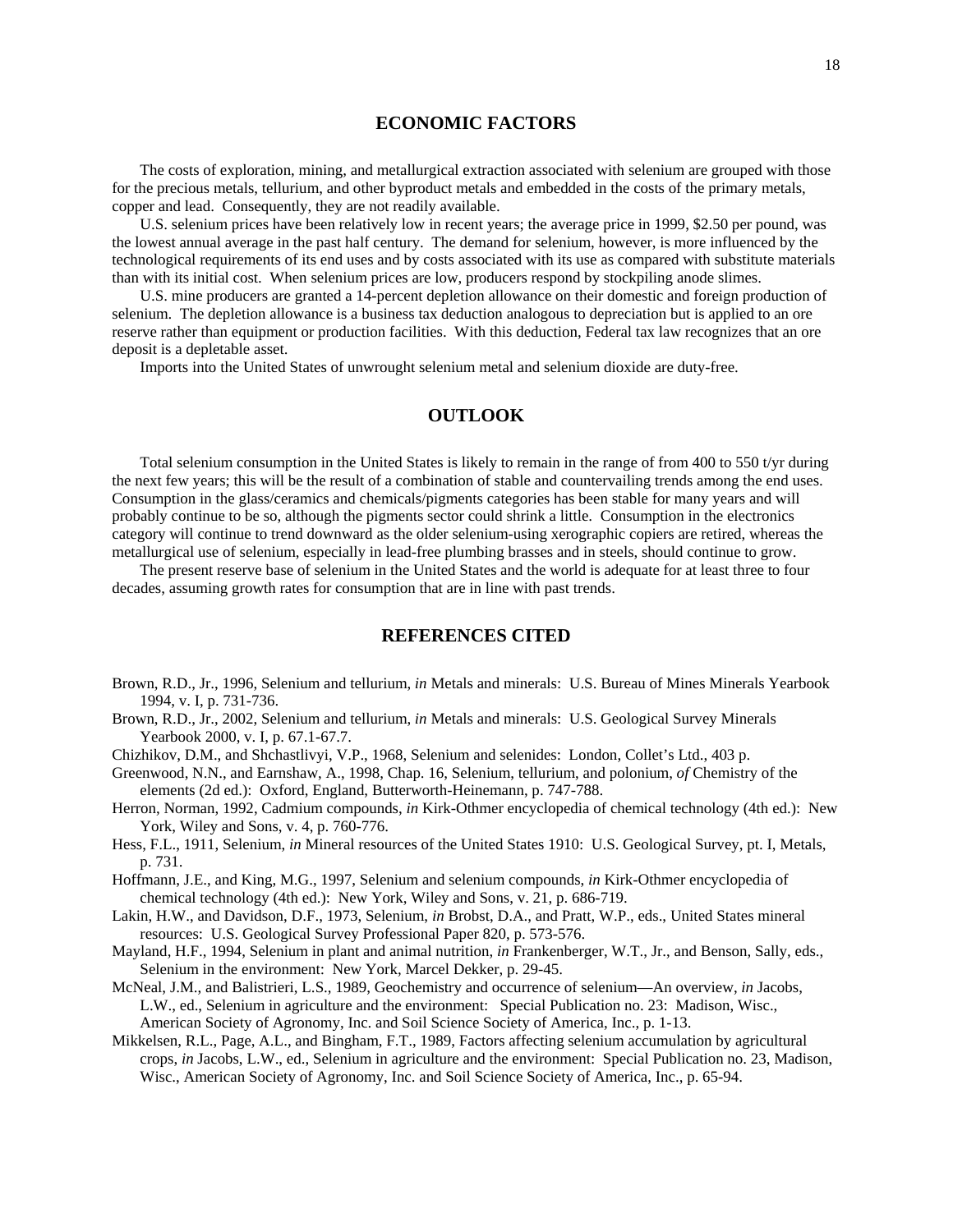- NIH Clinical Center, National Institutes of Health, 2001, Selenium, *in* Facts about dietary supplements, August 7, 2001, accessed July 4, 2002, at URL http://www.cc.nih.gov/ccc/supplements/selen.html.
- Novotny, Mirek, Solc, Z., and Trojan, M., 1995, Pigments, inorganic, *in* Kirk-Othmer encyclopedia of chemical technology (4th ed.): New York, Wiley and Sons, v. 19, p. 1-40.
- Oldfield, J.E., 1998, Environmental implications of uses of selenium with animals, *in* Frankenberger, W.T., Jr., and Engberg, R.A., eds., Environmental chemistry of selenium: New York, Marcel Dekker, p. 129-142.

Resource-World Net, [undated], Selenium, accessed May 3, 2002, at URL http://www.resource-world.net/Se.htm.

- Roskill Information Services Ltd., 1983, The economics of selenium 1983 (4th ed.): London, Roskill Information Services Ltd., 73 p., 2 appendixes.
- Roskill Information Services Ltd., 1988, The economics of selenium 1988 (6th ed.): London, Roskill Information Services Ltd., 90 p., 3 appendixes.
- Sindeeva, N.D., 1964, Mineralogy and types of deposits of selenium and tellurium: New York, Wiley and Sons, 363 p.
- Spectrum Laboratories, [undated], Selenium, Chemical Fact Sheet, accessed May 8, 2002, at URL http://www.speclab.com/elements/selenium.htm.
- Stone, J.R., and Caron, P.E., 1961, Selenium, *in* Hampel, C.A., ed., Rare metals handbook (2d ed.): London, United Kingdom, Reinhold, p. 447-458.
- U.S. Agency for Toxic Substances and Disease Registry, September 1997 (last updated June 11, 2001), ToxFAQs for Selenium, accessed May 9, 2002, at URL http://www.atsdr.cdc.gov/tfacts92.html.
- UC Berkeley Wellness Letter, 2000, June, accessed February 19, 2001, at URL http:/www.berkeleywellness.com/supplements/dsSupSelenium.html.
- U.S. Bureau of Mines, 1940-95, variously Minor metals or Selenium and tellurium, *in* Minerals yearbook: U.S. Bureau of Mines, variously paginated.
- U.S. Bureau of Mines and U.S. Geological Survey, 1980, Principles of a resource/reserve classification for minerals: U.S. Geological Survey Circular 831, 5 p.
- U.S. Department of Energy, 2002, January 25, Solar energy—Photovoltaics, accessed at URL wysiwyg://5//http://www.eren.doe.gov/RE/solar\_photvoltaics.html.
- U.S. Geological Survey, 1996-2000, Selenium and tellurium, *in* Minerals yearbook, v. I: U.S. Geological Survey, variously paginated.

#### **Suggested sources of information on selenium as a commodity:**

U.S. Geological Survey Publications Selenium, in United States Mineral Resources, Professional Paper 820, 1973 Mineral Commodity Summaries, annual Mineral Industry Surveys, Selenium and tellurium, annual; also available as MineralsYearbook, v. I Other Publications American Metal Market, daily Engineering and Mining Journal, monthly Metal Bulletin, monthly Metal Bulletin, weekly Mining Engineering, monthly Mining Journal, weekly Mining Record, weekly Platts Metals Week, weekly Ryan's Notes, weekly Selenium, in U.S. Bureau of Mines Mineral Facts and Problems, 1985